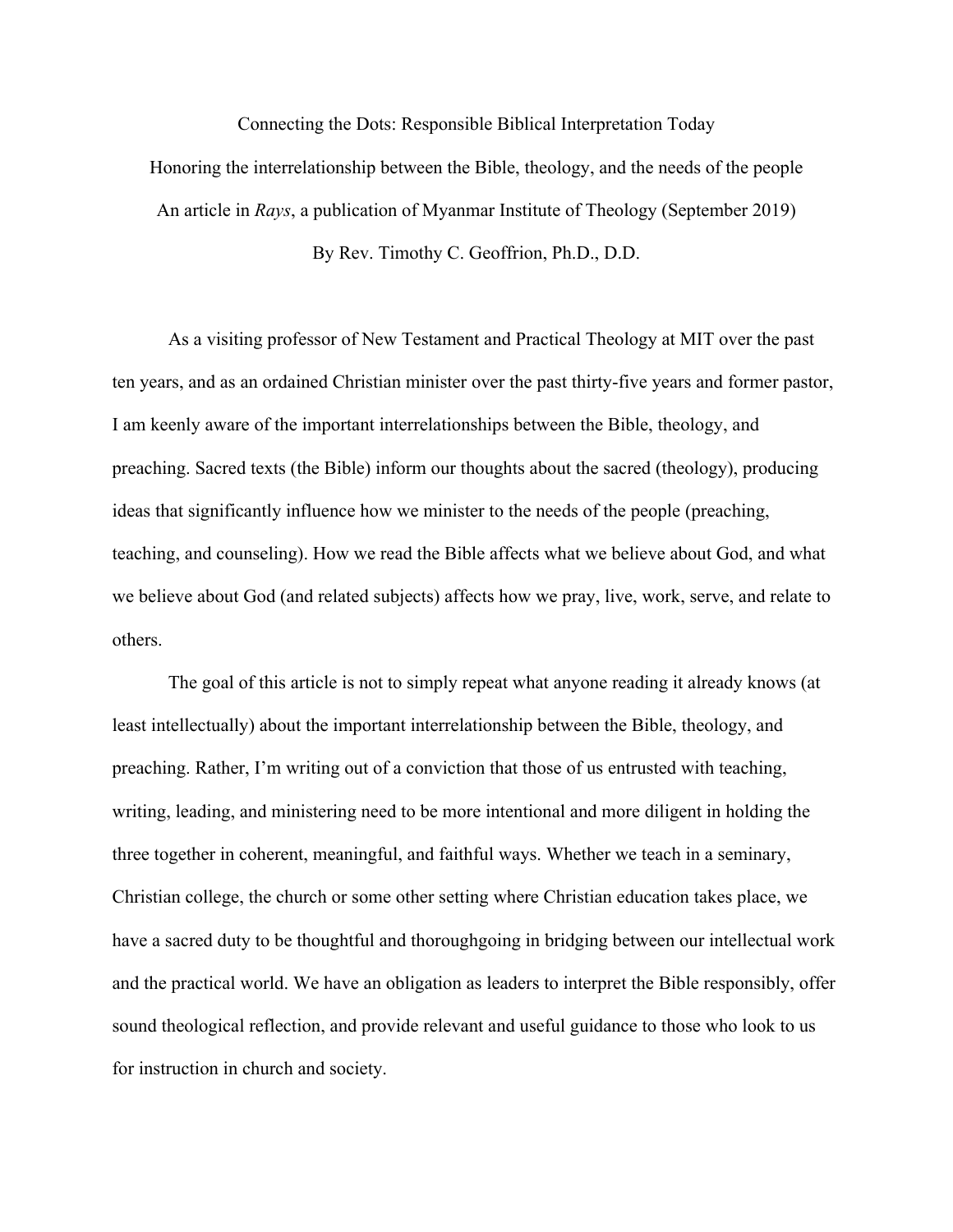What I'm talking about is our responsibility to "connect the dots" in our academic and practical ministries. For those not familiar with the expression, "connecting the dots" refers to creating a picture of something by drawing lines between (connecting) dots on a piece of paper. The expression addresses the intellectual problem that arises when we just focus on one idea or issue in isolation from others. In this article, we'll be talking about three different academic disciplines (Bible, theology, and practical ministry). If we look at each one in isolation from the other, we may develop ideas and practices that only make sense within our narrow academic world (say, the world of Biblical criticism, hermeneutics, theology and philosophy, or human services) but don't create a meaningful or coherent "picture" when we combine our ideas with the other points of view (Bible, theology, *and* ministry). That is, the all-to-common "silo" approach to academia and ministry can produce very skewed results that might make sense within a particular discipline but do a disservice to the Church and the Kingdom of God.

For example, one could imagine a Bible scholar interpreting a biblical text in ways that are interesting and "sound" from a particular exegetical or hermeneutical paradigm yet yield little of value for Christian theology or the church. Or, consider a theologian whose ideas are stimulating and intriguing among his/her fellow theologians but are only marginally supported by Scripture and are unhelpful in the church. Or, how many ministers sincerely preach something from their hearts or out of their own personal convictions, but what they are saying does violence to the overall teaching of the Bible, is theologically confusing, or contradicts basic Christian teaching?

In this article, I am not writing to criticize anyone in particular or any specific interpretative method (hermeneutic), theology, or ministry practice. Rather, I'm writing out of a deep concern for those who look to us for spiritual and theological guidance. I'm convinced that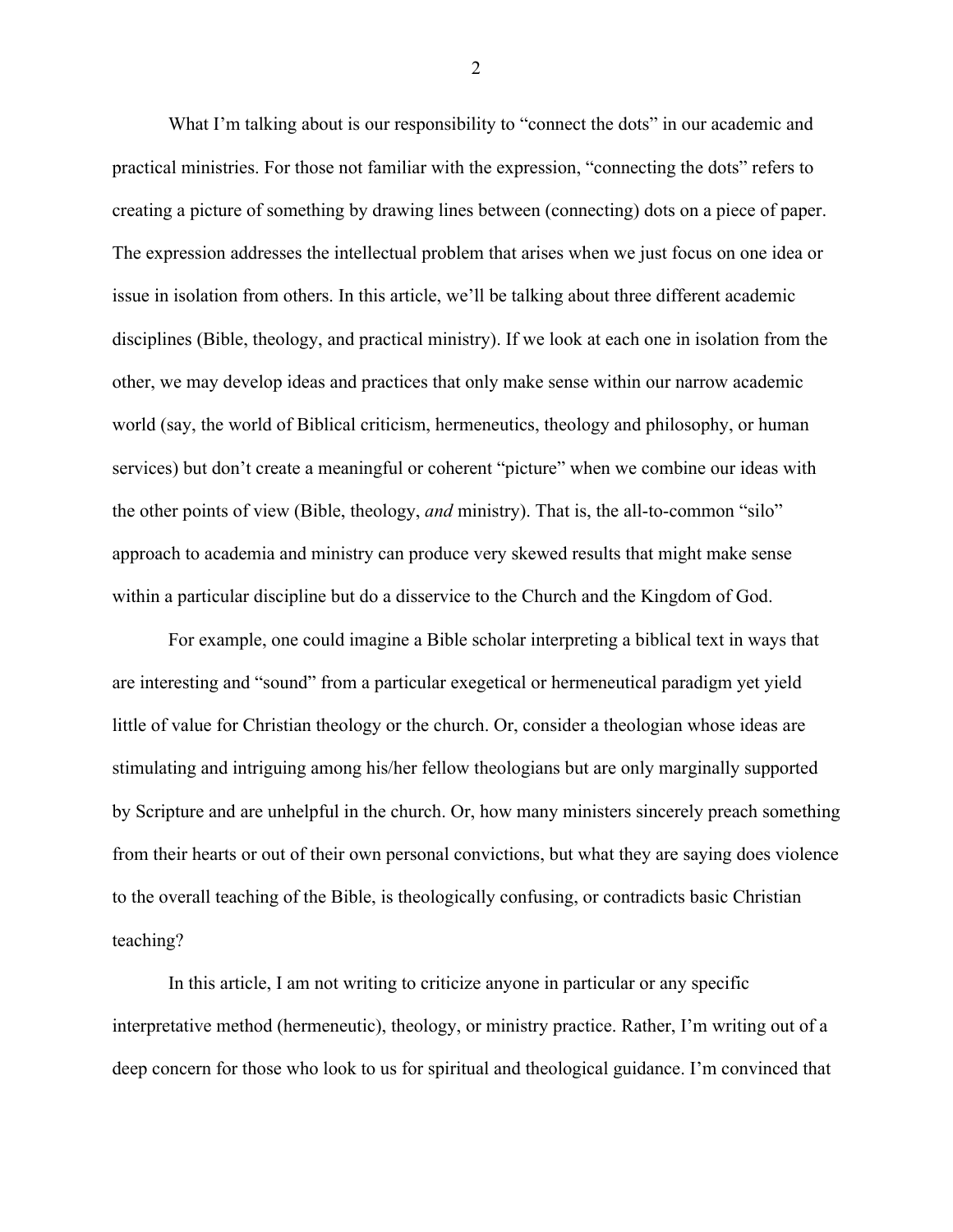we, scholars and ministers, have a sacred duty to connect the dots between Bible, theology, and preaching (practical ministry) for the sake of the people we serve. What picture emerges as we do our work responsibly? Is our work faithful to the central messages of Scripture, comprehensible in our context, and relevant for real people with real needs? Whose face will become visible as we connect the dots? Will others "see" the image of God, the Father? the face of Jesus? or someone or something else? Of course, it takes far more than three dots to create a picture, but the point is simply this: when we teach, write scholarly articles, preach, and serve as Christian leaders, *our thoughts, words, and actions must honor the interrelationship between the Bible, theology, and the needs of the people in ways that direct people to God in Christ and strengthens the body of Christ*. This article attempts to offer some modest suggestions for how we could do that responsibly and effectively. But first, it may be helpful to consider further the significance of theology along with some of the limitations and challenges we face in trying to connect the dots.

#### **Theology matters**

As theologians, two of the most important theological questions to ponder are, what is the nature of God and how do we, as human beings, God's creations, experience God? The answers we propose to these academic questions have huge practical implications for our relationship with God, how we live, and how we interact with one another. How we view God, and how we understand Jesus Christ for that matter, greatly affects what we expect (or hope for) from God and what we expect (or hope for) from ourselves and others. Further, our answers get to the core of what we believe about spirituality and the kind of relationship we can have with God.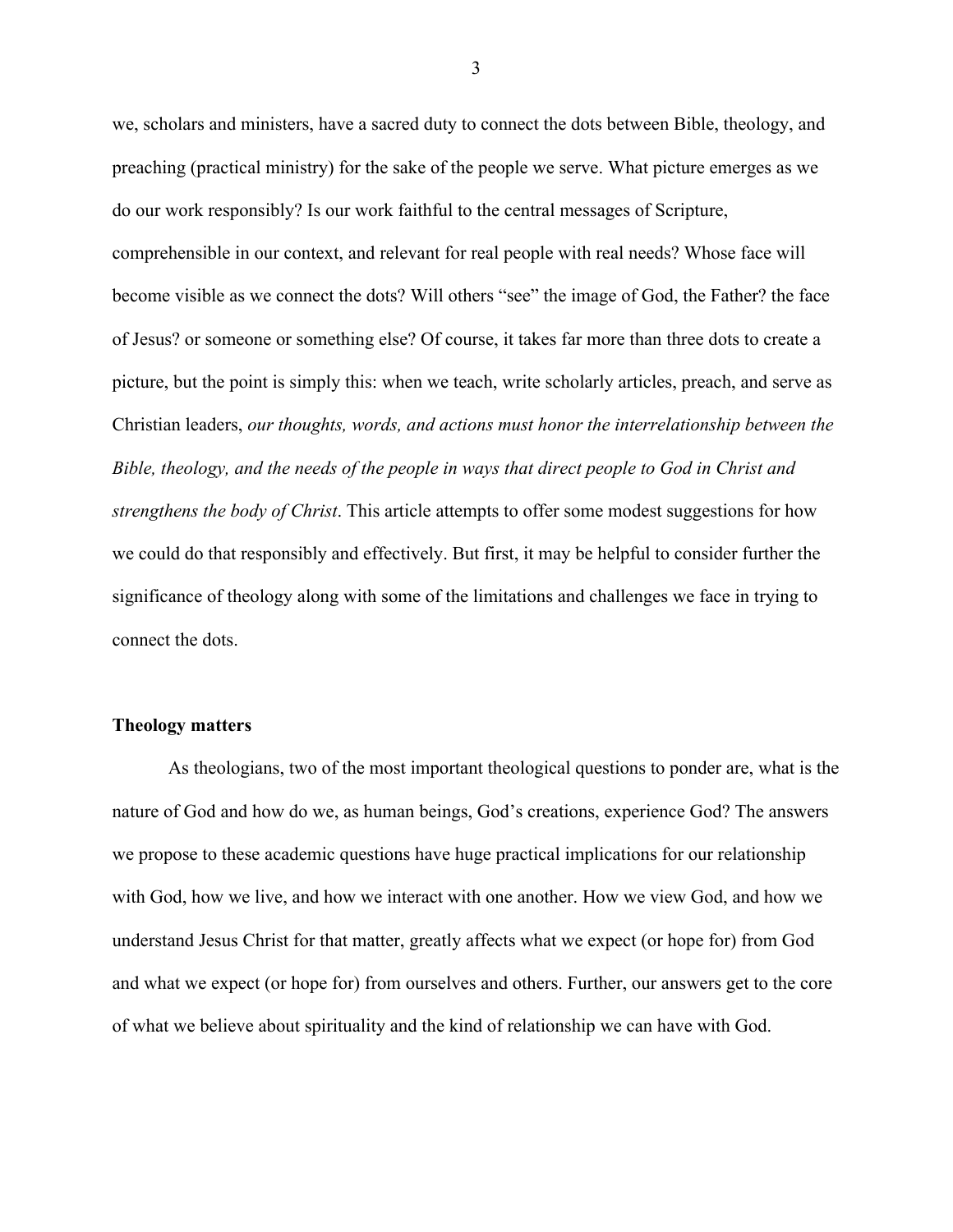Is "God" personal or impersonal? That is, is God a living being with whom we can have an intimate, personal relationship? Or, is God primarily a force, something to be tapped into in order to give us power? Will we be drawn to God in an intimate way, seek a personal relationship with God, and love God from our hearts as well as our minds (as so many biblical figures did) or will our relationship with God be more impersonal and more interested in whatever power we can derive from our connection to God? This issue is significant, complex, and cannot possibly be addressed in one small paragraph. I raise it simply to illustrate the fact that how we understand God will have implications for how we will think about God, pray, and serve. How we answer these questions will affect how we talk about God from the pulpit and how we will lead in our churches and communities.

Another relevant theological question pertains to how God works in the world and in human lives. Historic, orthodox Christianity has maintained that God is quite active to provide salvation, lead God's people, and produce good out of our suffering and struggles. However, others consider God to be distant or absent from human affairs, leaving the fate of the world in the hands of human beings. If we believe that God is actively working, does God work independently of human beings or primarily through human beings and all other forces he has created? Are we part of God? Is God part of us?

Again, our answers to this important theological question (how God works in the world and in relation to human beings) have huge implications for our relationship with God as well as for how we are going to talk about God as ministers and Christian leaders. Do we reach for help *externally* (to God outside of us, as ancient Israel did in times of oppression and need) or *internally* (to God within, as the Psalmist, Paul, and other biblical writers model for us)? Whom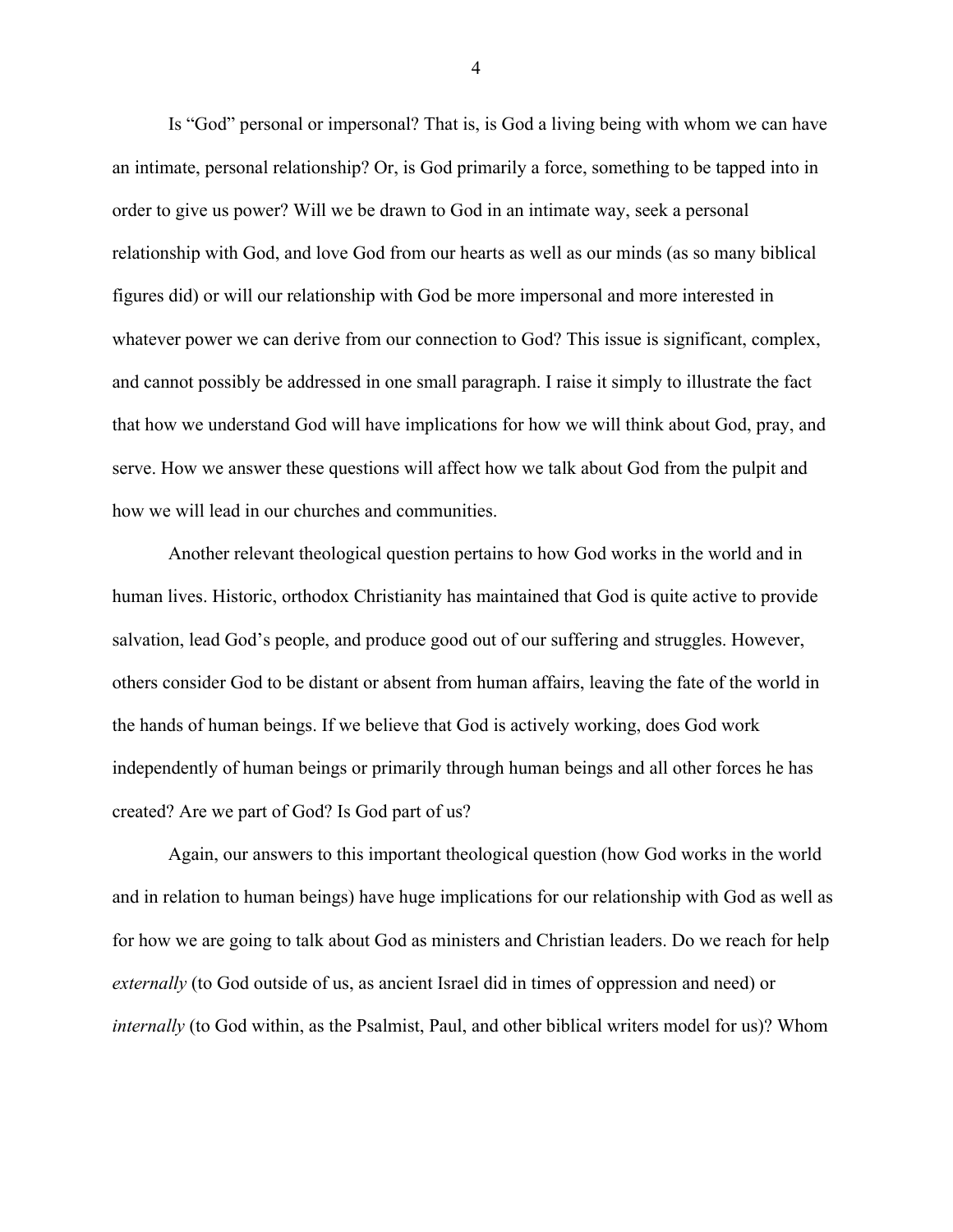do we worship? Who has authority over our lives? In whom do we place our hope—in God, in ourselves, or in some combination of the two?

Further, how we answer the questions about the nature of God (personal or impersonal) and how God works through human beings (independently, inter-dependently, cooperatively, etc.) will influence our understanding of who Jesus was, who Christ is, and what we mean when we say Jesus Christ is our Lord and Savior. Is Jesus Christ God incarnate, who provides salvation for those who put their faith in him (as orthodox Christianity has traditionally confessed), or is he primarily a great, moral or spiritual example to us (as liberal theologies of the past century have often asserted)? The implications of our answers are again significant. If Jesus Christ is seen as our Savior and Lord (as traditionally understood), then our most important response to his life, death, and resurrection is faith and dedication to him as a person. If Jesus is primarily our rolemodel (but not Savior in the traditional sense), then we should look to him for inspiration and wisdom as adherents of other religions look to their central figures (e.g., Moses, Buddha, Mohammed, Confucius) and rely on ourselves to live ethically and work for a better world.

Theology naturally leads to anthropology (how we understand the nature of human beings), human agency (what humans are capable of doing) and human responsibility (what God expects of us). Questions about the nature of God and Jesus Christ lead us to wonder about ourselves, our nature, our ability, our connection to God, our responsibility, and so forth. For example, do God's creatures have an independent existence for which we are responsible? That is, do we have a will, power, and responsibility to determine our own lives, or are we pawns of God who determines what we think and do for us? If we're not pawns, how independent are we? How free? How much responsibility? How much power? What power do we have that doesn't come from God? And even if we are free, independent, and able to determine our own destinies,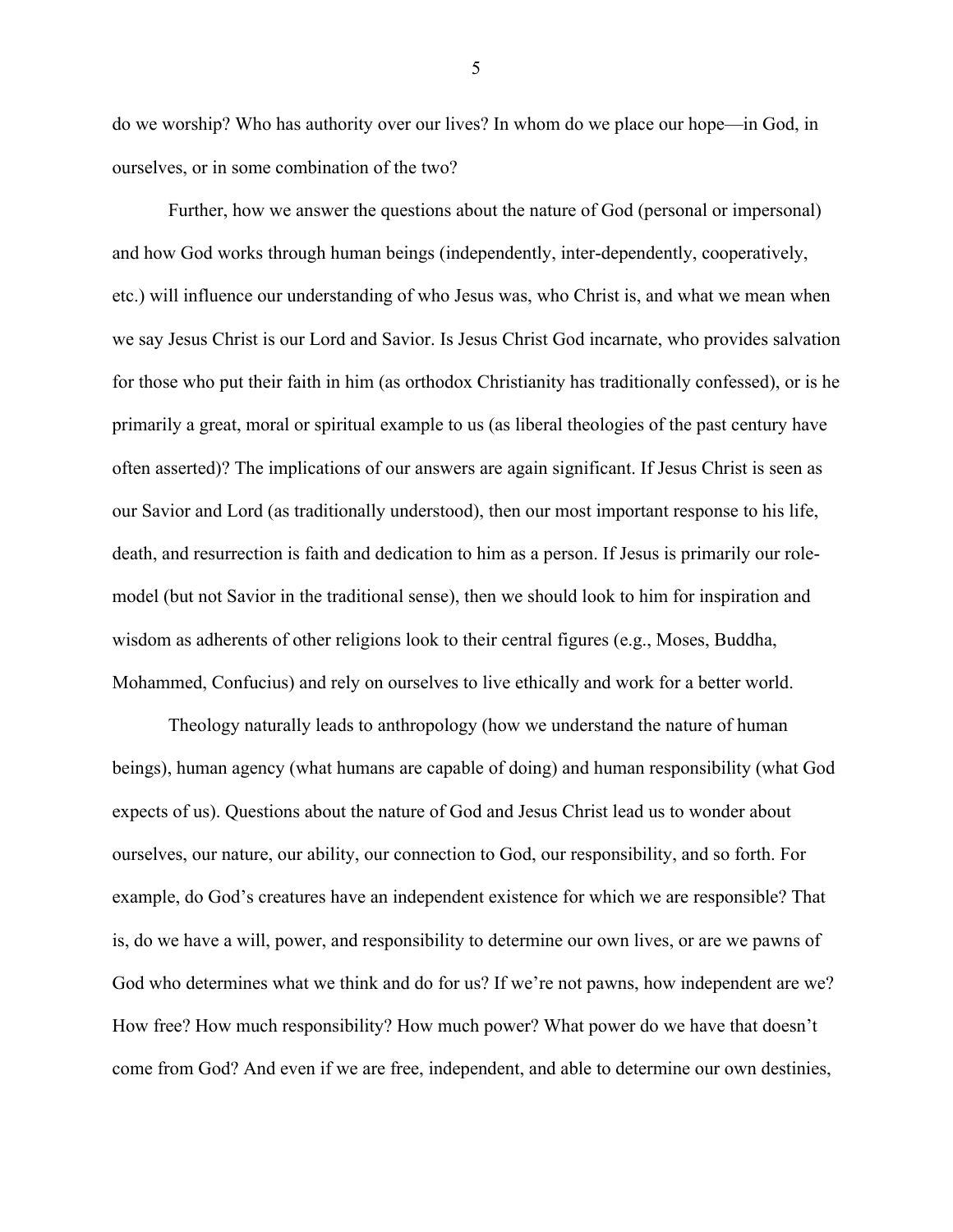do we still need God's working in and through us to fulfill our God-given purpose? And if we need God's power, is that something God gives us through his Holy Spirit from outside of us or is it already built into us, as human creations made in the image of God?

All of these questions are very difficult, if not impossible, questions to answer with fine detail. However, our answers to them will affect our sense of responsibility, motivation, and priorities. For example, will we get up in the morning more eager to fulfill our responsibilities and take initiative to accomplish something for the sake of the kingdom of God, or will we draw closer to God so that we can see what God is doing, and so that we may be in better synch with the moving and leading of the Holy Spirit?

If we believe our lives and history are determined by God, then we may assume that we do not have responsibility to make our lives, families, villages, churches, nation, and world better. On the other extreme, if we believe that God is essentially absent or disinterested in human affairs, or if we equate ourselves with the divine, we may assume that all progress in human existence and society is on our shoulders. Only we can do what needs to be done. Success depends on our creativity, wisdom, strength and effort. If, in yet another possible conceptualization of God, we believe that the truth about God is a great mystery, and we cannot know much about God or even know God personally, we may marginalize faith and religion. We may value spirituality in theory; but in practice, we will seek peace, inspiration, wisdom, power or whatever else we value or need from any number of human-created rituals, techniques, and disciplines—practices that may acknowledge the existence or activity of a Supreme Being, but, in the end, are not dependent on a relationship with this Being. These are but a few examples of how our view of God holds significant, practical implications for how we think, live, and relate to God and others. Our (conscious or subconscious, articulated or unarticulated) theology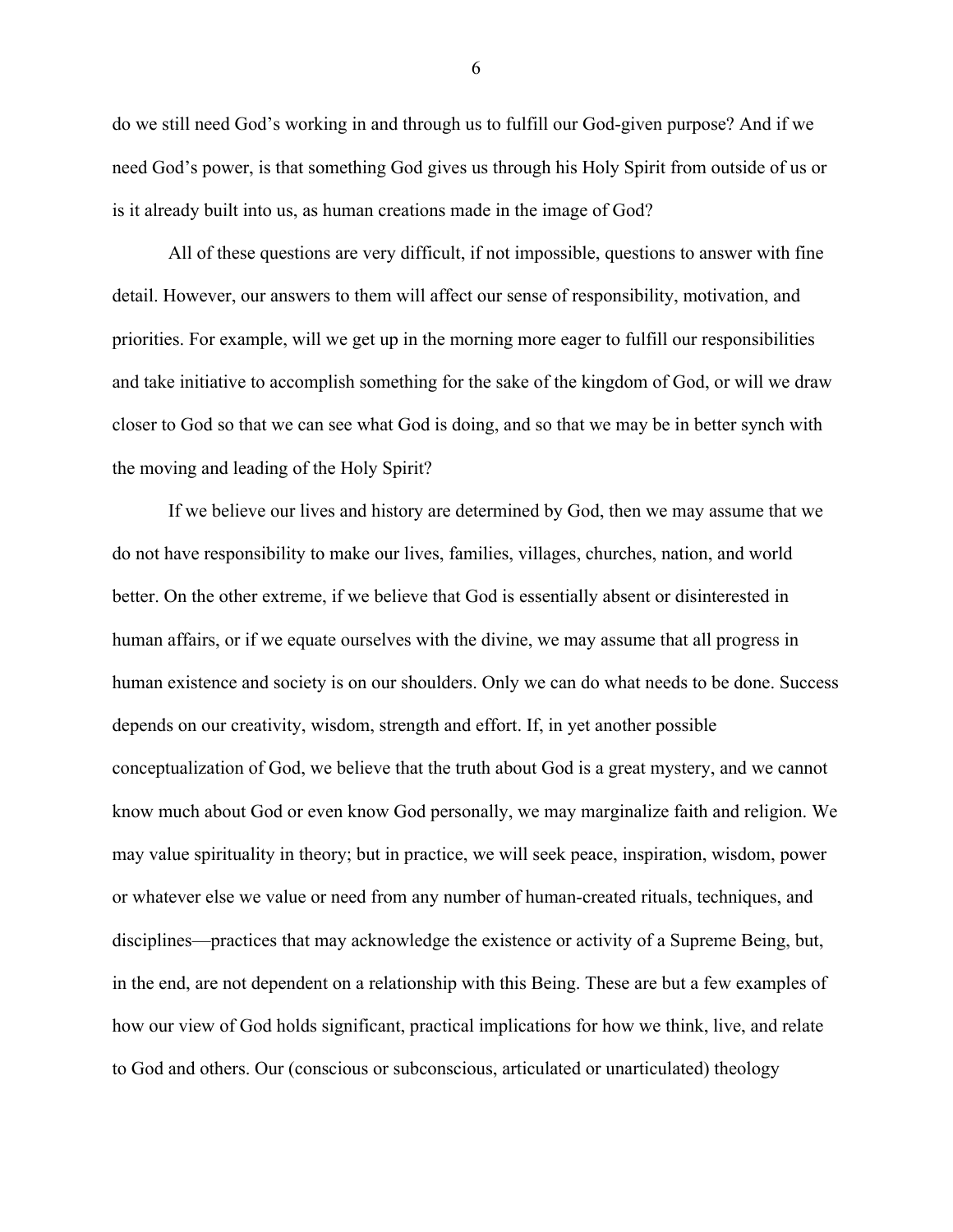profoundly influences our lives and how we engage with the many challenges and needs of our families, churches, and society.

Given, then, the huge significance of our theology and the wide range of views and possibilities that exists, we as biblical interpreters, theologians, and ministers have a great responsibility to test our theological ideas in at least two ways. First, we need to test the ideas against what the writers of the Bible witness and teach. Almost all theologians draw on the Bible in support of their theology. What I'm talking about is a serious test to see how well do our ideas fit with the primary theological and practical priorities found throughout Scripture. Second, we need to test our biblical interpretation and theology against how our ideas will be heard and appropriated in the church—what will be gained, what will be lost, how will our ideas address the needs of the people and chief aims of the Christian church? What is the big picture—the key ideas, images, and messages—that Christians in the villages, countryside, and cities will see and hear when we share our interpretation and theology with them? What will they think? How will they feel? How will they be helped? What will they do as a result?

# **Limitations and challenges in theological inquiry**

The examples I've given so far of key theological issues pertain to the nature of our relationship with God and its implications for human existence, including how we respond to God and function in the world. How are human beings both separate from God and yet connected to God? What is the best way to differentiate Creator from creation? How should we think and talk about divine action versus human agency and responsibility? As we have been saying repeatedly, our answers to these questions have great implications for how we might approach a whole host of personal and public matters, from our own relationship to God to leadership, service, conflict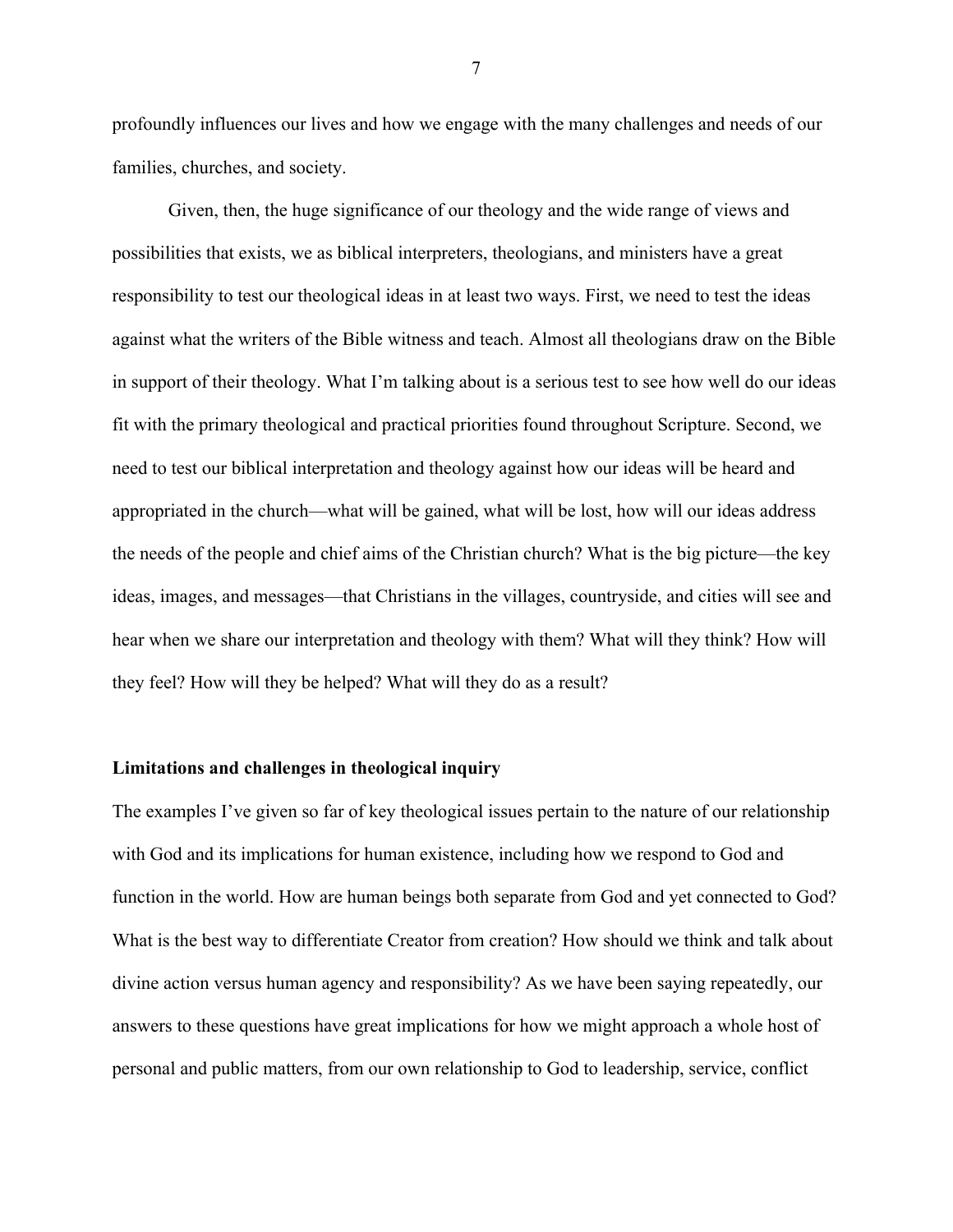resolution, ecology, justice issues and any number of other pressing personal and corporate concerns in church and society.

However, determining definitive answers to our important theological questions is very challenging. Actually, it's impossible from a strictly intellectual point of view. First, we are limited in what we can know about God, since God cannot be observed, interviewed, or examined. We can draw inferences from nature and experience, and we can study whatever God reveals to us through the prophets and apostles in Scripture, but our ability to perceive and comprehend is still quite limited. Second, we can find many theological tensions and conflicting ideas about God in Scripture. (For example, is God is vengeful or merciful, forgiving or unforgiving? Does he judge on the basis of works or grace or both? Does God always help, never help, or sometimes help those who cry out to him? Each of these conflicting ideas can find support in biblical stories and teaching.)

Consequently, our task as theologians, biblical scholars, and ministers is very challenging. We must look intently to Scripture for stories and teachings pertaining to theology, human agency and responsibility, and hope, yet with a certain humility about our limitations. We trust that God has revealed spiritual truth in Scripture, yet we must sift through a collection of testimonies and teachings that will not answer all our questions nor always provide a consistent message. Theology attempts to provide a coherent picture of God, human agency and responsibility, and hope; but the raw material theologians must work with (the Bible) provides many challenges for the interpreter.

As a result, in terms of methodology, we need to be disciplined to consider the biblical writings as whole, and not handpick our favorite stories or passages to create (or justify) our theologies. In spite of the conflicting ideas in the Bible, we need to let them all inform our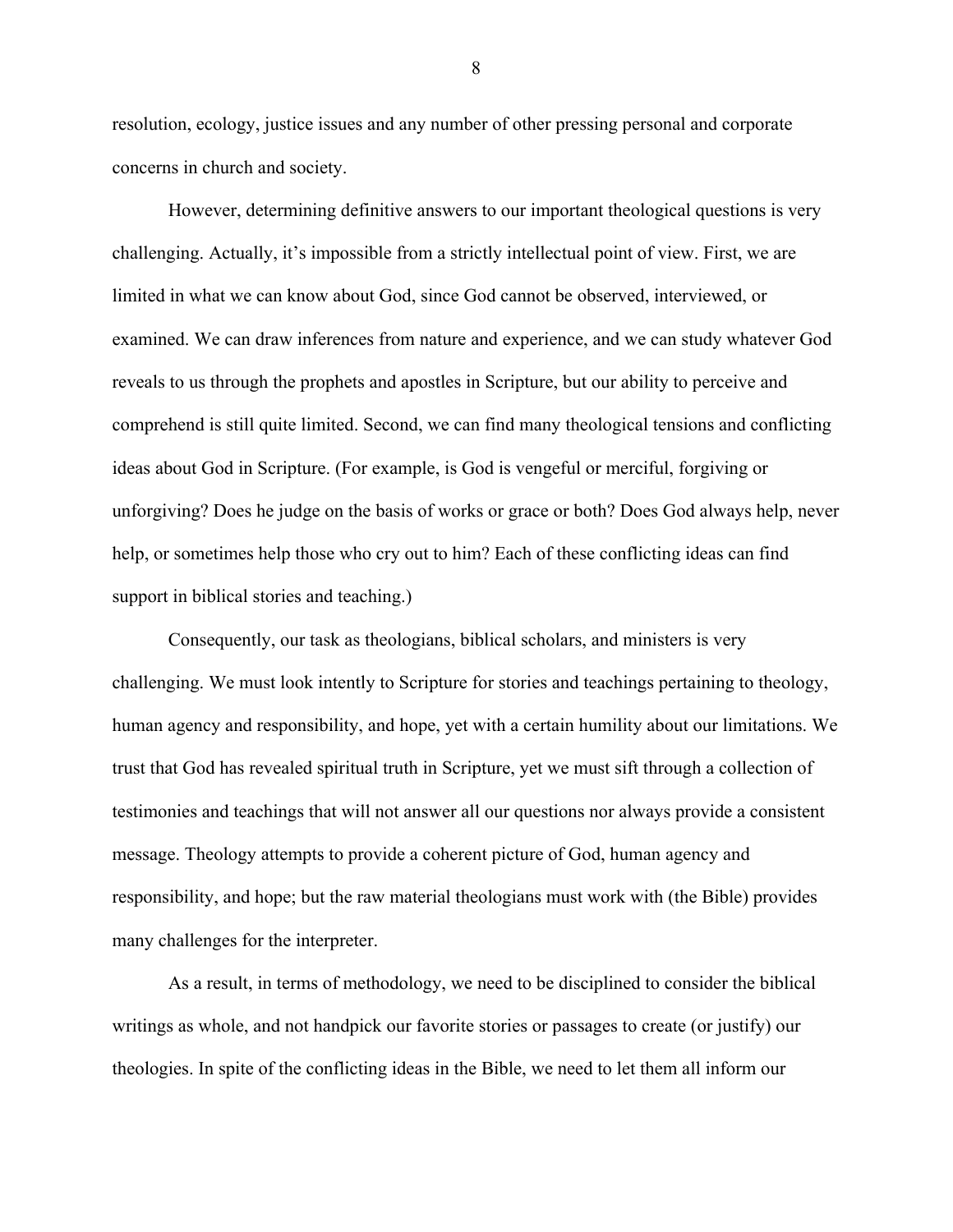thinking and be careful not to impose our own social or political agendas on the Bible. We need to be humble enough to let the Holy Spirit speak to us, convict us, and transform us through Scripture. At the same time, we need to have enough faith and courage to challenge, object, and wrestle with ideas, stories, and practices that seem morally objectionable, out-of-date, or even harmful in our present context.<sup>1</sup>

# **Our duty and priorities as theologians and interpreters**

When drawing on Scripture for theologizing, Biblical interpretation, or preparing for preaching and teaching, I am assuming that any serious biblical interpreter will employ the standard exegetical practices taught in seminary. It should go without saying that we have a responsibility to do the best we can to determine a text's meaning in its original context and then study how it has been read, understood, and applied historically. These academic practices should be standard for biblical interpretation, yet they only foundational. For the sake of the people we serve, we theologians and ministers must take further steps to answer three sets of simple questions, which align with three of the most important purposes of Scripture:

1. What does this text say about God? Implied or explicitly, what is the author's view of God? Is this view idiosyncratic (unique to the author) or well-represented elsewhere in Scripture? Is the writer's theology spiritually helpful or problematic in any way? For example, does this theology draw readers closer to God in faith, trust, love, and devotion, or does it repel, alienate, and undermine one's ability to trust God?

 $<sup>1</sup>$  For example, consider teachings and stories in the Bible that justify slaughtering men, women, and children;</sup> taking slaves; polygamy; patriarchy; shunning; etc. Whether we interpret these elements in Scripture positively, negatively, or neutrally, the point remains that biblical interpretation requires squarely facing the presence of these troubling teachings and stories in the Bible.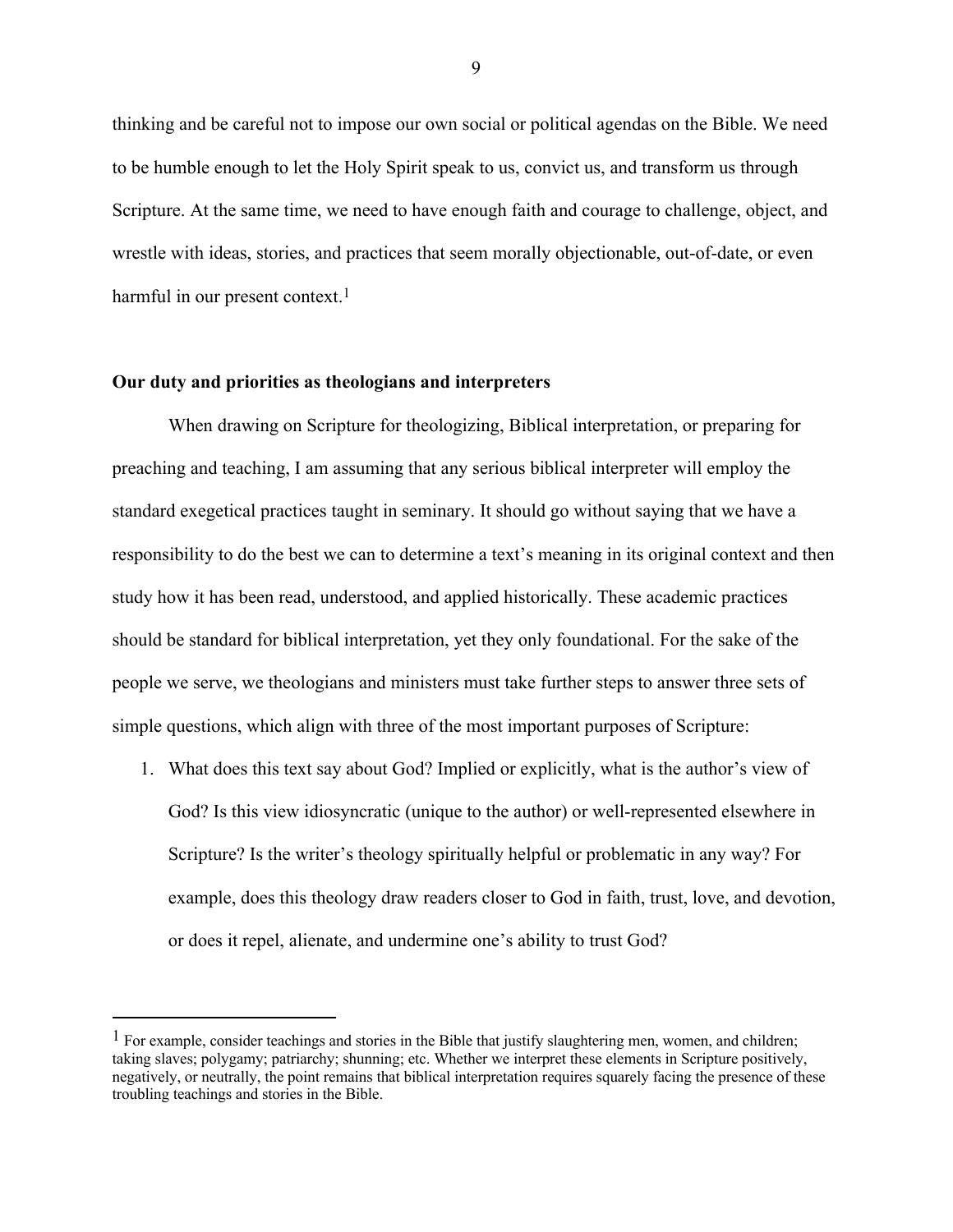- 2. What does this text say about human agency and responsibility? As theologians and spiritual guides to others, we have an obligation to help readers of the Bible to know what they are capable of and what God expects of them. In some churches, for example, there is so much emphasis on the sinfulness of humanity and God's grace, some don't realize what they are capable of and how much they can contribute to so many pressing problems in their lives. In other churches, there may be so much emphasis on human initiative and responsibility that some don't fully appreciate their sinfulness and need for forgiveness, grace, and the work of the Holy Spirit.
- 3. Where is the hope? How does the theology in the Bible passage affect the reader's daily life and perspective on the world? Of course, not every biblical message is "hopeful," given the range of situations, circumstances, and relationships addressed in Scripture. However, ultimately the Gospel is good news precisely because of the hope it offers. The story of how God has brought salvation first to Israel and then to the whole world through Christ is fundamentally a message of hope for those who put their trust in God and Christ in heart, mind, soul, and actions. Connecting the dots from Bible to theology to the needs of the people calls for identifying whatever hope is discernible in any given passage.

#### **Responsible interpretation in practice—Sample texts**

I've chosen several biblical passages to test out this proposed methodology for doing responsible biblical interpretation (i.e., connecting the dots between Bible, theology, and preaching). Many other passages could have been chosen, but I've selected a handful of texts that particularly illustrate the value of focusing on three proposed major interpretive questions: Who is God? What are humans capable of and responsible for? What hope does this text offer? What can and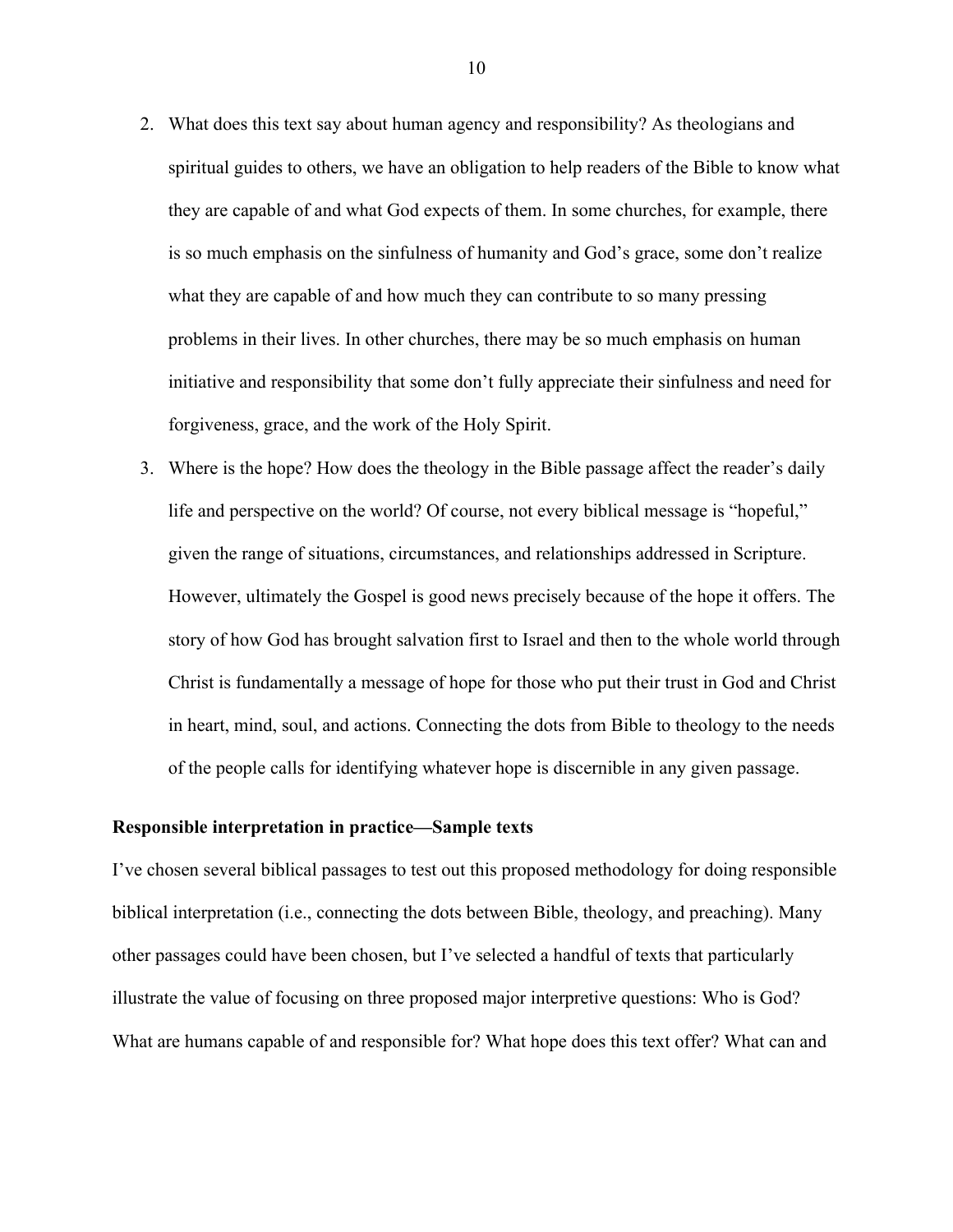should we be preaching? They also provide examples of some of the many challenges that arise in biblical interpretation.

#### Psalm 103

Some biblical passages seem easy to interpret for the church today. However, they are not.

Consider Psalm 103 and many other psalms of praise, thanksgiving, and testimony.

Bless the LORD, O my soul, and all that is within me, bless his holy name. Bless the LORD, O my soul, and do not forget all his benefits who forgives all your iniquity, who heals all your diseases, who redeems your life from the Pit, who crowns you with steadfast love and mercy, who satisfies you with good as long as you live so that your youth is renewed like the eagle's. The LORD works vindication and justice for all who are oppressed. (Psalm 103:1-6, NRSV)

A song of praise from David, recorded in 2 Samuel 22, is more personal but has a similar

message:

The LORD is my rock, my fortress and my deliverer; my God is my rock, in whom I take refuge, my shield and the horn of my salvation. He is my stronghold, my refuge and my savior from violent people you save me. I called to the LORD, who is worthy of praise, and have been saved from my enemies….

> He brought me out into a spacious place; he rescued me because he delighted in me. (2 Sam. 22:2-4, 20)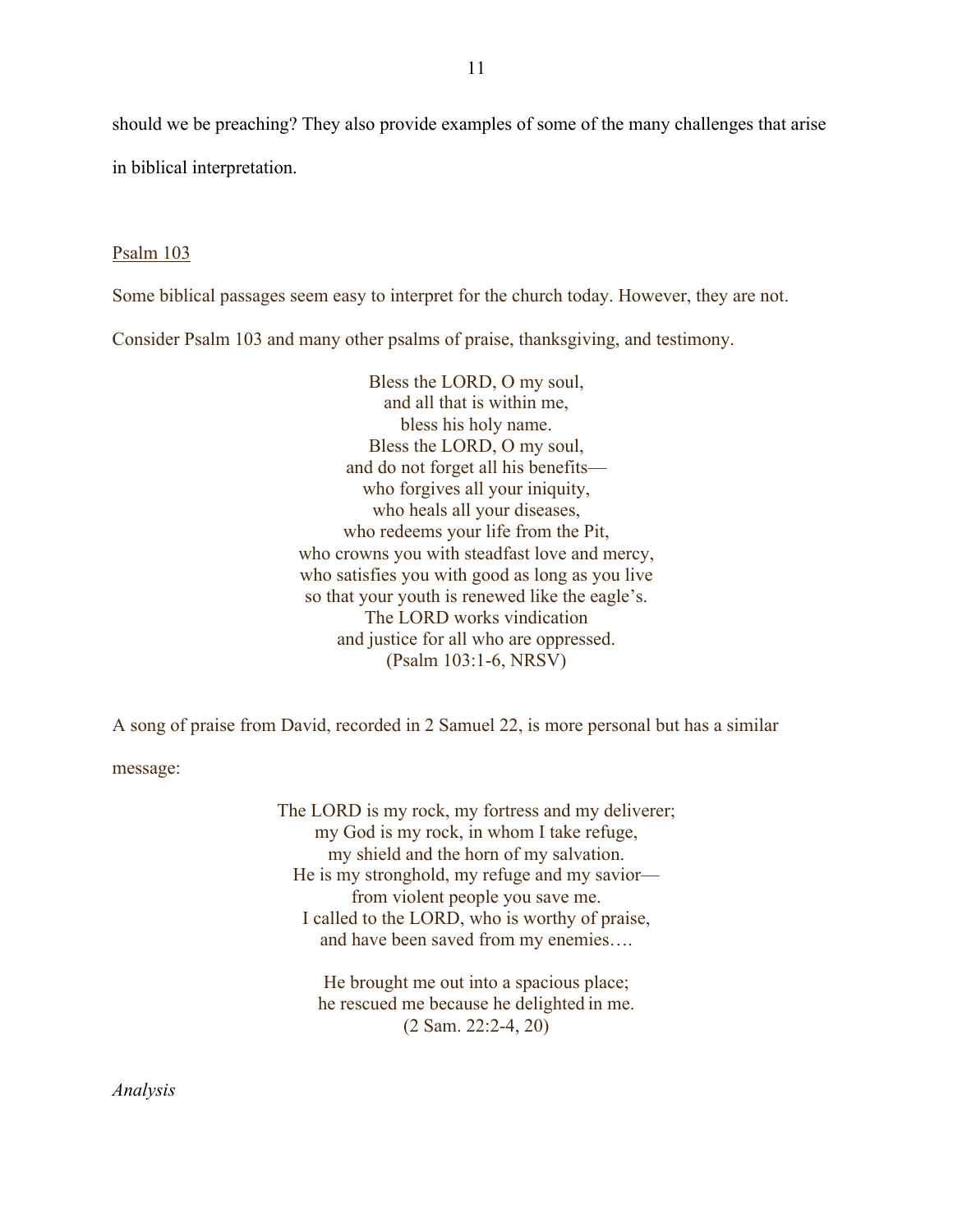If we address the three sets of pertinent interpretive questions outlined above to these passages, we can summarize David's theology, his beliefs about human agency and responsibility, and his message of hope in the following ways.

Theology: The Lord is external, powerful, active in human affairs, worthy of praise. God chooses sides and is responsive to human cries for help.

Human agency and responsibility: Human beings are known by God and can be delighted in by God. Human beings can and should praise, trust, and pray; but it is God's efforts, not human effort, that saves them.

Hope: The Lord will give strength and help to those who ask.

#### *Responsible Interpretation*

In passages such as these, the messages seem clear and relevant to believers of all generations. When David, and others in ancient Israel, praise God for his gifts and help, they absolutize their own personal experience in ways that sound like God always does such things for all believers, all the time. However, responsible interpretation will not take the testimonies we read in Scripture, no matter how they may be worded, as absolute truth for all people, in all circumstances, in all times. Why not? Because we all know very well that not all diseases are healed. Not all of us are satisfied with good all of our lives. The oppressed are not always delivered, nor do they always see justice and vindication in this life. We are not always protected from harm. When we consider all the faithful who have put their trust in God and have prayed with great faith, yet who have not been delivered from enemies, sickness, or other threatening forces, the full witness of Scripture (together with our own personal experience) indicates that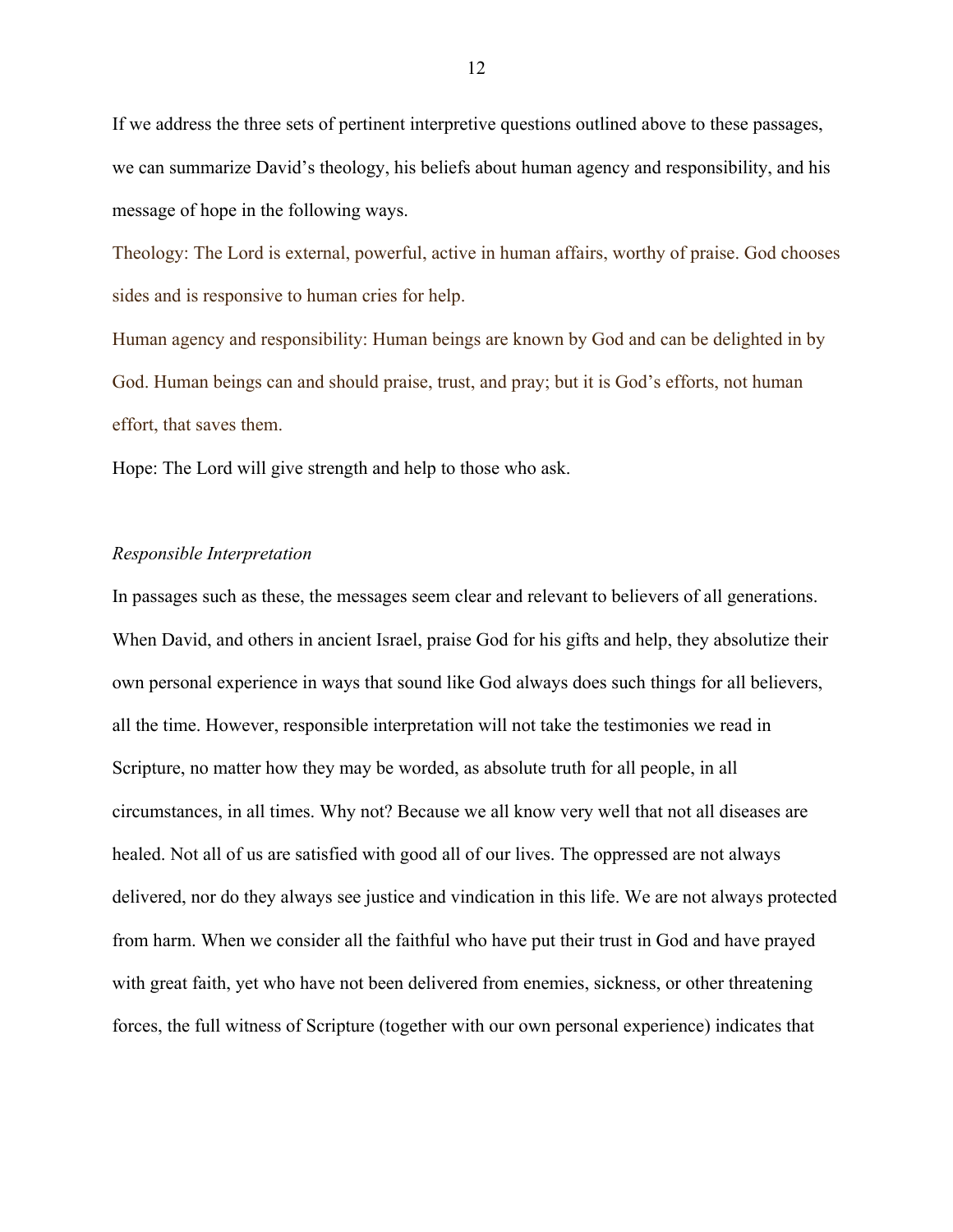reality is more complex than the literal words of the psalms. 2 Interpreting psalms of praise and thanksgiving (Hebrew poetry) requires the caveat that these are testimonies, not absolute promises. They reflect the experience of the writers, not a prescription for all people under all circumstances.

When we are theologizing and preaching, we must certainly draw on these important testimonies and teachings in the Bible, but we must be careful not give false hope to people who are suffering (e.g., promising that because David declares that God heals all diseases that the sick person will definitely get better). On the other extreme, we must also avoid rejecting hope of God's intervention just because we know many examples of unanswered prayer, tragedy, and injustice (suggesting that David was mistaken, or that God doesn't heal or help people as biblical writers often claim). The Apostle Paul's example and teaching may be helpful here. While he would not hesitate to ask God for deliverance from danger or for material help in times of need,<sup>3</sup> he mostly taught Christians to seek spiritual help in the form of peace, comfort, and encouragement in the midst of their suffering, or to ask God to help them grow spiritually, particularly in faith, insight, and love. 4

# 2 Samuel 21:1-14

In 2 Samuel 21, we find the story of King David reaching out to God in prayer for relief from three years of famine. This is a more difficult passage for interpreters.

Now there was a famine in the days of David for three years, year after year; and David inquired of the LORD. The LORD said, "There is bloodguilt on Saul and on his house, because he put the Gibeonites to death." (2 Sam. 21:1, NRSV)

 $2$  For example, Abel, Joseph, Josiah, Uriah, Daniel, Jesus, James, Stephen, et al., all suffered or died unjustly, in spite of their faithfulness and sometimes because of it. See, too, Hebrews 11:36-40.

<sup>3</sup> E.g., Phil. 1:19; 4:19; 2 Cor. 1:8-10.

<sup>4</sup> See, e.g., Rom. 5:1-6; 8:28-39; Eph. 3:13-19; Phil. 1:9-11, 15-26; 4:4-7, 13.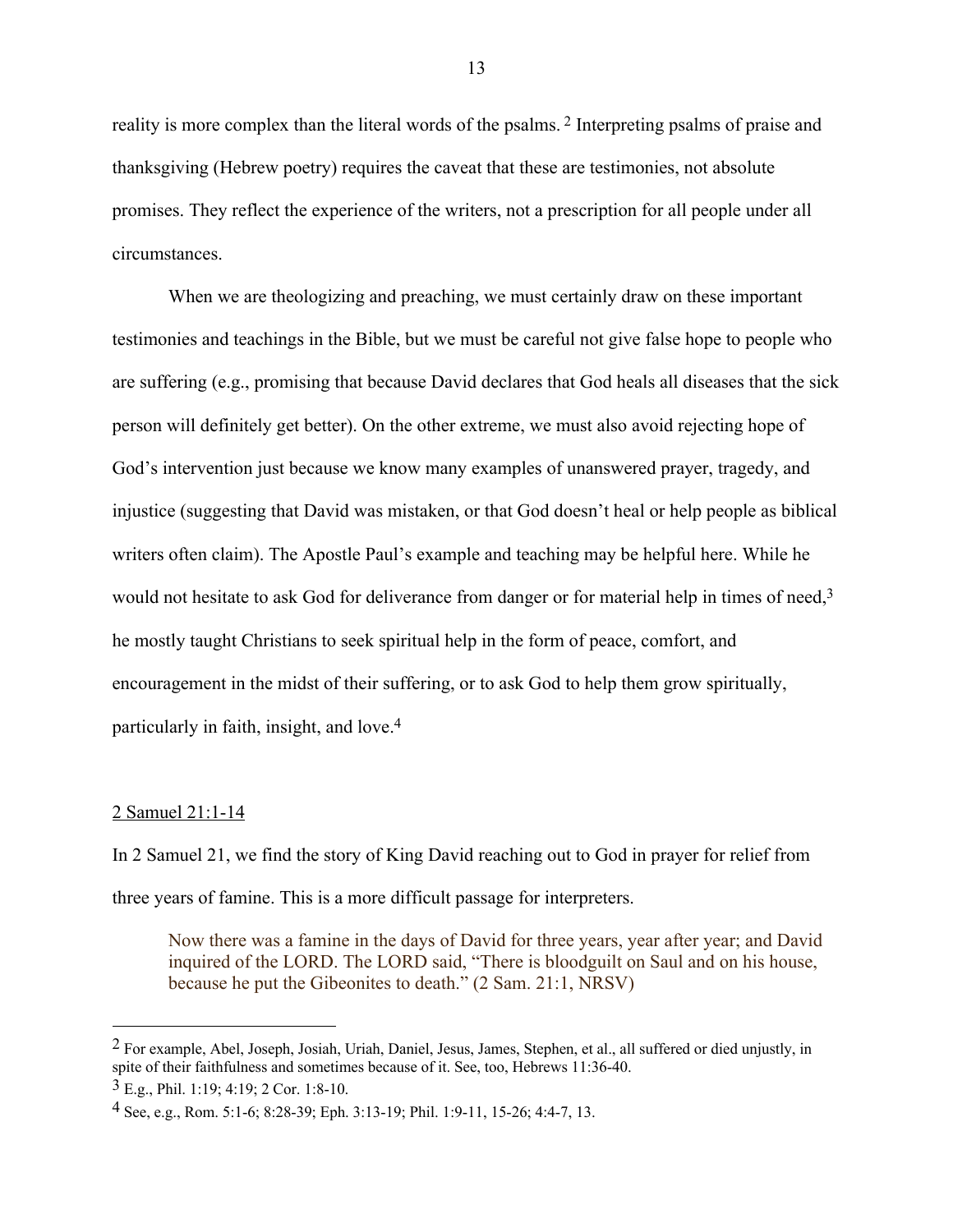According to the text, the famine Israel was suffering from was somehow linked to human sin. David's predecessor, King Saul, apparently had put the Gibeonites to death unjustly at some point. So, what did David do? He asked the aggrieved Gibeonites what would satisfy them, found out that they wanted seven male descendants of Saul offered as a sacrifice, and did as they requested.

He handed them over to the Gibeonites, who killed them and exposed their bodies on a hill before the LORD. All seven of them fell together; they were put to death during the first days of the harvest, just as the barley harvest was beginning. (2 Sam. 21:9)

And how did God respond, according to the story? He was mollified. The famine ended.

They buried the bones of Saul and his son Jonathan in the tomb of Saul's father Kish, at Zela in Benjamin, and did everything the king commanded. After that, God answered prayer in behalf of the land. (2 Sam. 21:14)

#### *Analysis*

Theology: God is a God of justice, who holds humans accountable for their behavior. Yet, this point is not unequivocal. Israel is suffering because of the behavior of their former king. Is it just to make the people suffer for something someone else did years before? Maybe yes (who did the killing of the Gibeonites, if not the people, those who cooperated with Saul's orders?), maybe no (everyone suffered from the famine, including those born years after Saul's offense and children). One's point of view and the standards used for judging God's fairness determine one's answer. Nevertheless, even if some may feel that God is being unfair, there is a rhyme and reason to the logic of the passage: Saul acted rashly and cruelly against God's will; years later, God does not answer their prayers to deliver them from the famine as a result of Saul's shedding innocent blood; the people can make right what Saul did wrong; and God accepted their acts of atonement. In short, whatever one concludes about the justice of God, the theology emanating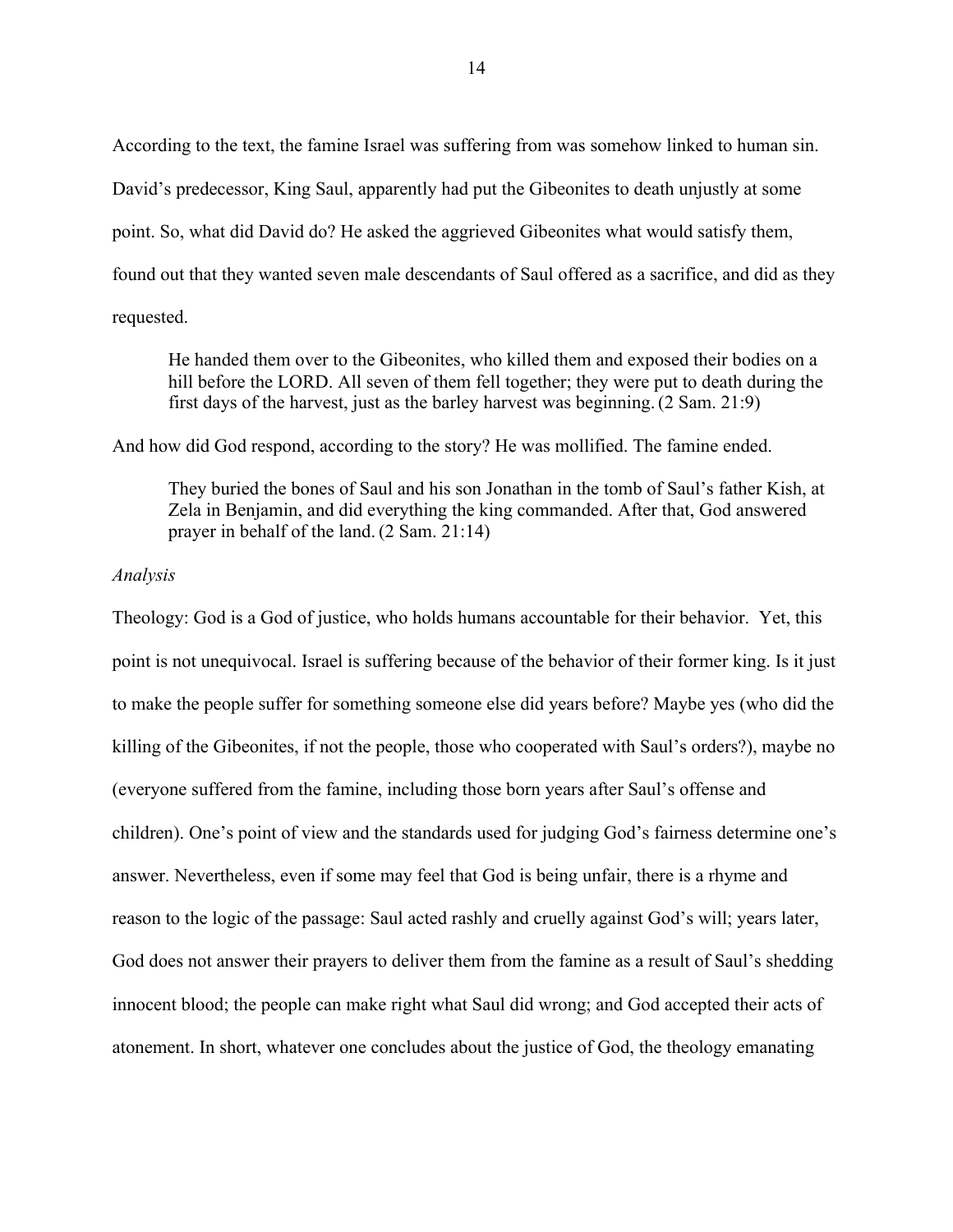from this story still affirms that God is just, but on God's own terms (whether we like them or not).

Human agency and responsibility: When leaders (such as Saul) sin, all the people may suffer as punishment from God (here, the famine). Further, David (presumably as king, believed it was his responsibility to somehow atone for the sins of the those who came before him (21:3), for the sake of the suffering people, so that God would again answer their prayers (here, stop the famine).

Hope: When we take responsibility for the wrongdoing we have or our nation has done, and seek to make wrongs right, relief from our suffering and the consequences of wrongdoing is possible.

#### *Responsible Interpretation*

Meaningful interpretation of difficult biblical stories such as this one is challenging and sometimes may seem overwhelming. Yet, to work hard to connect the dots between the Bible, theology, and preaching is at the core of our responsibility as academicians, theologians, and ministers. How, then, are we to interpret this shocking and troubling story for our theology, teaching, and ministry?

On one level, this story fits with biblical teaching that sin multiplies human suffering. Sometimes, we bring suffering on ourselves due to our own foolishness or sin. Sometimes, we suffer because of the actions of others (e.g., the Gibeonites were killed unjustly by Saul). Sometimes, our suffering is due to God's refusal to bless a nation stained with blood-guilt (in this story, Israel suffered from the famine due to Saul's wrongdoing). In addition, this story indicates that human suffering is sometimes due to leaders seeking to right wrongs (David sacrificed Saul's descendants in compensation to the Gibeonites).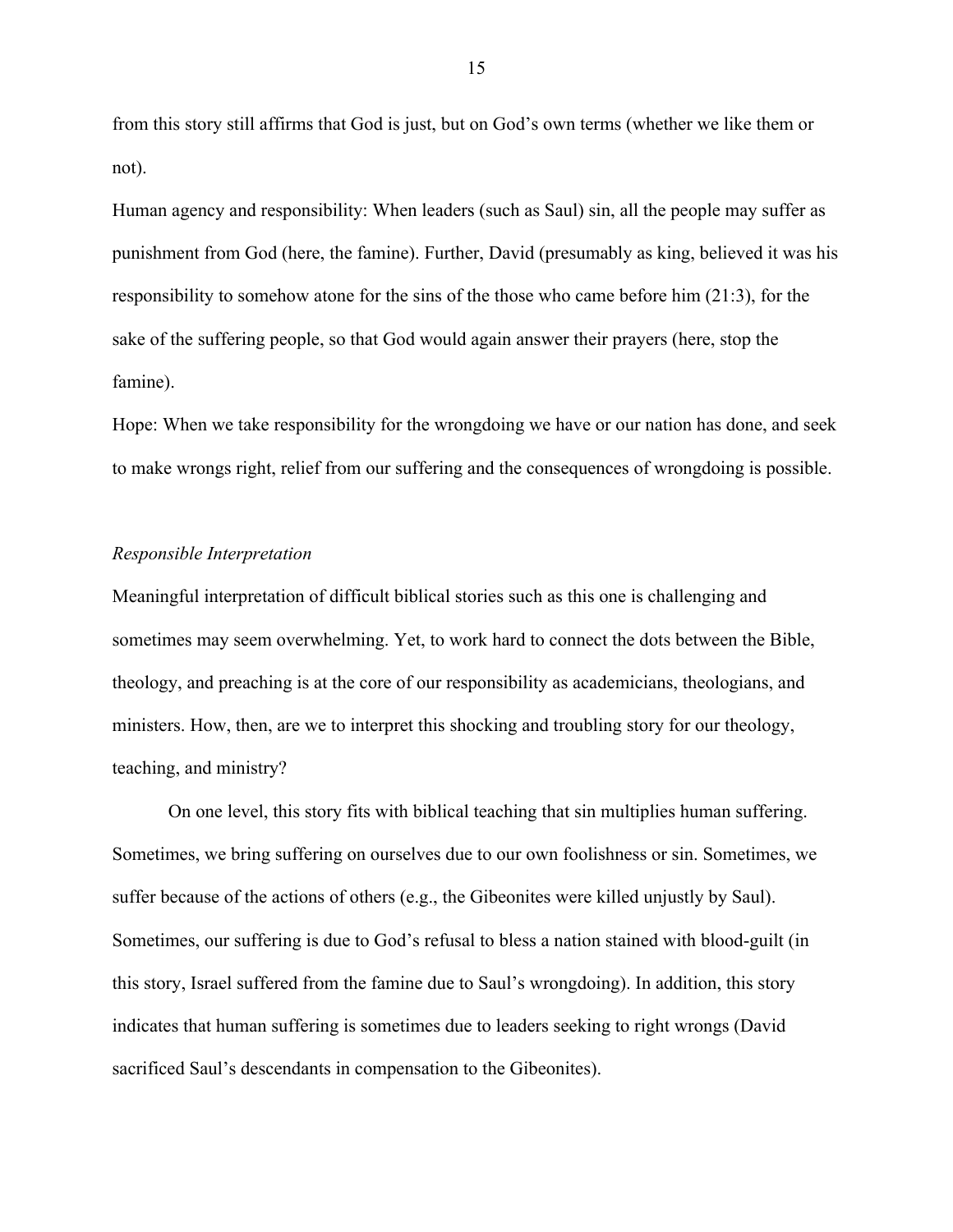Yet, what are to make of human sacrifice in the Bible?<sup>5</sup> Do we need to agree with David's theology and actions to be respectful of Scripture? I think not. If our moral sensibilities are offended, can we object? Yes, certainly. Where is the justice in seizing seven (innocent, unwilling) descendants of Saul, killing them, exposing their bodies to the utter grief of their mothers and families? Further exegetical work may uncover additional mitigating circumstances for David's brutal treatment of Saul's male descendants, and a shrewd interpreter may also suspect ulterior political motives in David's actions; but on the surface, the story explains the decision to slaughter seven innocent, unwilling victims came as the result of David's belief that God expected him to appease the aggrieved Gibeonites.<sup>6</sup> That was his theology, his sense of human responsibility as a leader, and his plan to provide hope for his people suffering from famine.

Now, sometimes shocking biblical stories are intended to be "descriptive" rather than "prescriptive." That is, the writer is describing what someone thought and did, but not endorsing their theology or behavior. 7 One notable example from the Old Testament is the story of Jephthah, who sacrificed his daughter to keep a vow made to Yahweh (Judges 11:29). This horrifying story illustrates the impact of theology on practical living. It also provokes discussion on human responsibility. The writers of 1 Samuel and Hebrews alike reflect on Jephthah as a hero (1 Sam. 12:11; Heb. 11:32). Various attempts have been made to soften the barbarity of this

<sup>5</sup> Strictly speaking, David did not sacrifice the seven men directly to God but did it to satisfy the Gibeonites. However, the narrative suggests that their sacrifice was required by God before the famine would end.

<sup>&</sup>lt;sup>6</sup> The sacrifice of unwilling victims should not be confused with the voluntary sacrifice of righteous people. The notion of the sacrifice of the righteous on behalf of the nation is found in Hebrew tradition (e.g., 4 Macc 17:22) and is the theological underpinning for the substitutionary atonement interpretation of Jesus' death (see, Mk 10:45; Matt 20:28; Jn 1:29). I'm indebted to Nicholas Schaser, New Testament professor at Macelester College (Minneapolis, Minnesota), for bringing these texts to my attention in arguing that David's actions in this story are more in keeping with ancient biblical theology than I may want to acknowledge.

<sup>7</sup> There are many such examples in Judges, where the narrator tells stories of how God used the judges to deliver the people but does not necessarily endorse their beliefs or methods. Instead, he comments like, "In those days there was no king in Israel; all the people did what was right in their own eyes" (e.g., Judges 17:6; 21:25).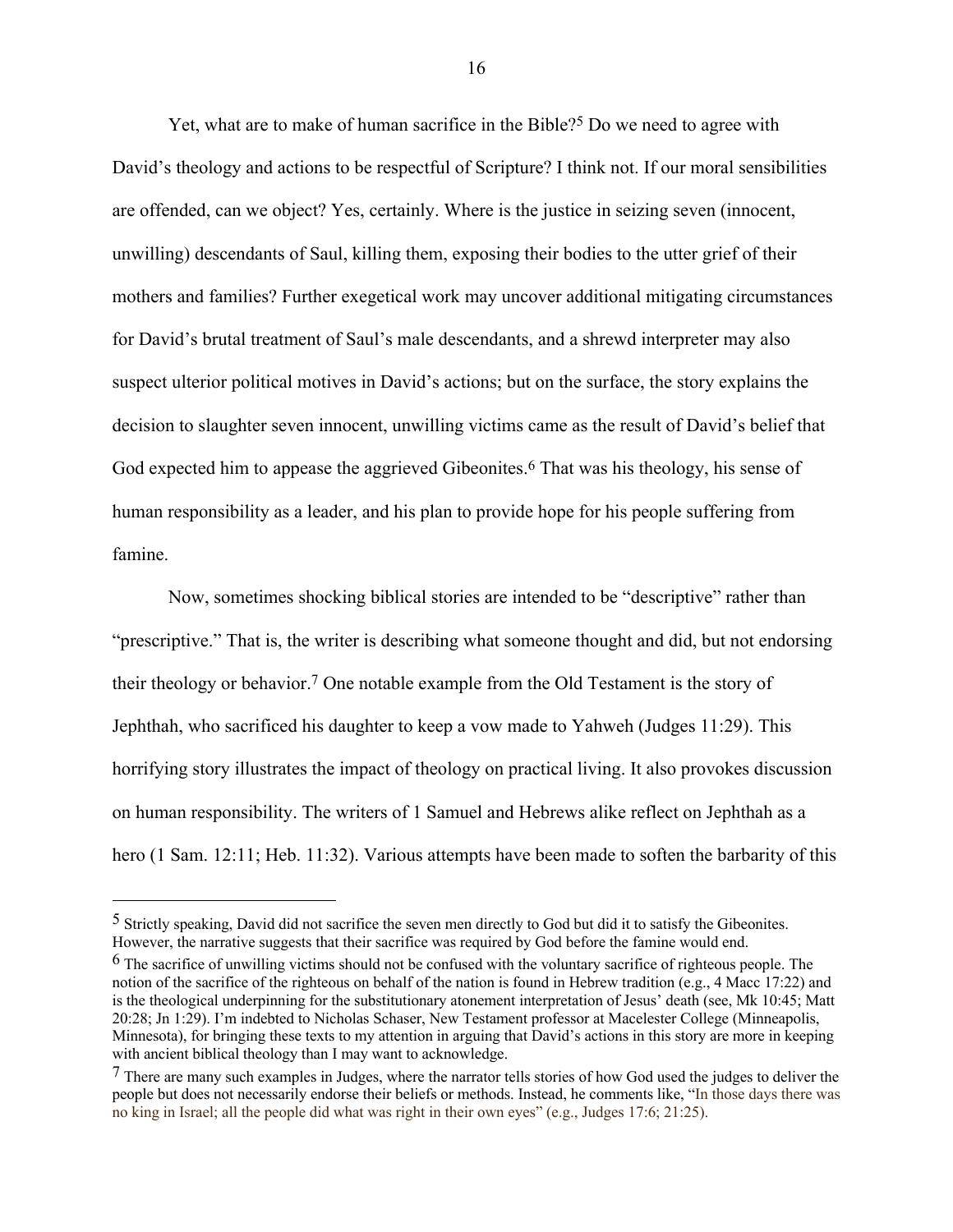story, such as suggesting that he didn't sacrifice his daughter but actually just required her to be celibate. However, there isn't much in the story to justify this interpretation. In my opinion, it is better to let the story speak for itself in its terrifying particulars: Jephthah made a foolish vow to God, and his daughter suffered the extreme consequences (she was killed). Apart from whatever else this story teaches about trusting in God for courage and strength to face one's enemies and lead God's people, there is at one practical lesson we can take from Jephthah's vow: Think before you open your mouth. Don't make foolish vows to God.

However, in the story of David's slaughtering seven descendants of Saul, there is no implicit, let alone explicit, criticism of David's actions in the story; and the conclusion that the Lord lifted the famine implies approval. So, in this case, we have to decide what to do with David's theology and leadership in light of internal conflict we might feel and tension with other Scripture.

Some of us may want to justify David's actions, portraying him as a strong leader who was willing to take bold action to honor God and address the needs of his people. Others may declare that his actions were morally wrong and should be repudiated. Still others may prefer saying that we cannot judge a situation so removed from our present day and circumstances. Regardless of our convictions on the matter, responsible interpretation requires providing biblically-based, theologically-sound, useful reflection on texts such as this one that puts the story in its broader biblical context and will be edifying in some way. Where is the hope?

For example, responsible interpretation might caution those who might want to use David's theology and actions as a guide for themselves today. Fortunately, none of us is a king with the option of selecting seven people to slaughter. None of us should think that we have a right to execute justice against someone (to take a life) as a vigilante or individual crusader. And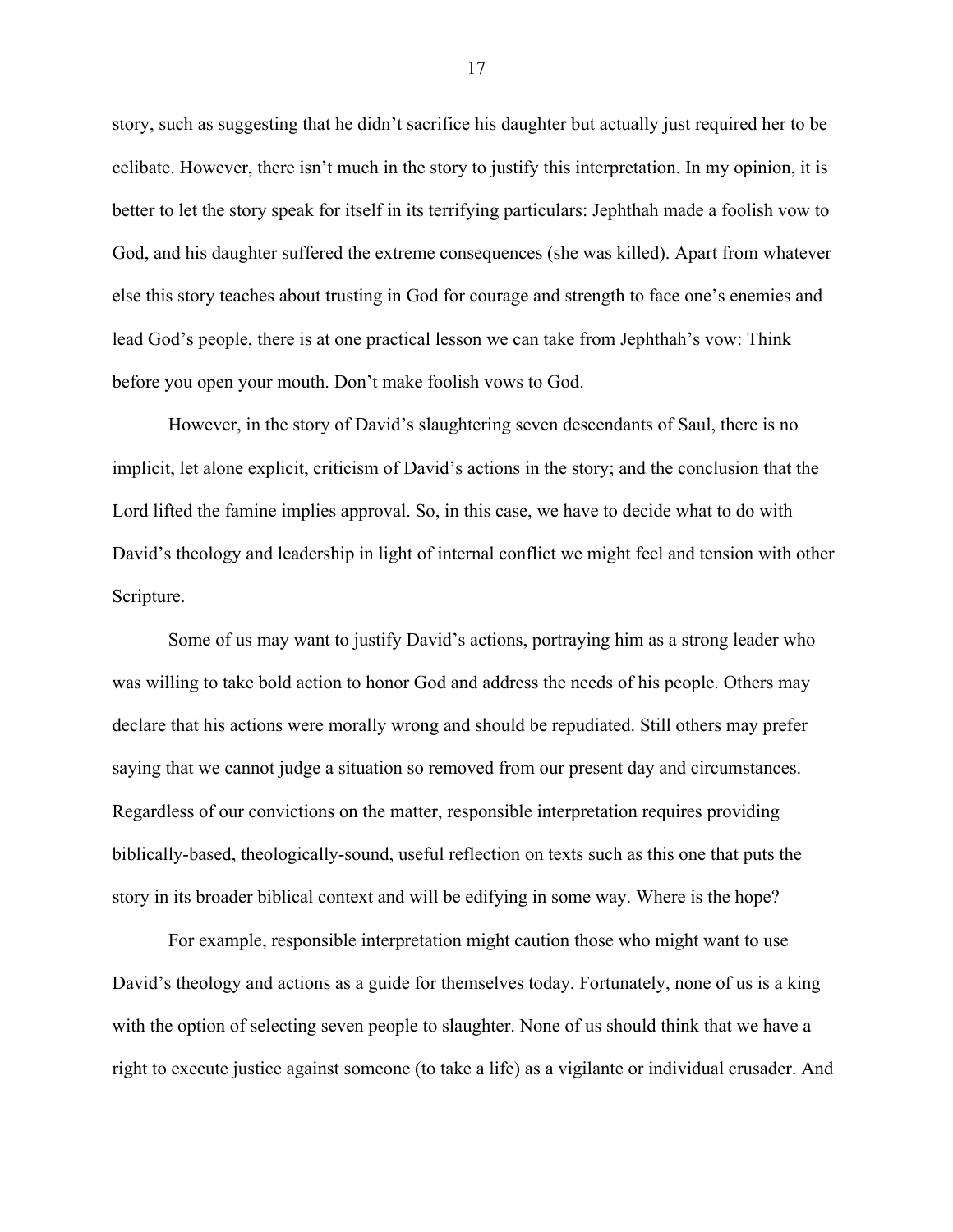whenever we may be tempted to blame other people for our suffering (whether it is a tsunami, oppression, injustice, sickness, poverty, etc.), Jesus taught us never to wish evil on others. Some of us may even feel justified in punishing others (either actively or passively) as revenge or to exact justice. However, Christians cannot draw on this story to justify harming others in any way.

Responsible interpreters could also reflect on the story from the perspective of the grieving mothers who lost their sons. Sometimes our efforts to right wrongs produce new wrongs. Sometimes the injustice we seek to correct results in committing unjust actions against others. The biblical story begs the question, would there have been another way to compensate the Gibeonites without killing?

We also need to examine the theology and actions in any given story in light of other teachings in the Bible, in accordance with Reformed and Baptist traditions. First, we must admit that children/descendants in the Old Testament often suffered the consequences of sins committed by their parents (e.g., Exod. 34:7). For example, children would have been killed along with their parents when God executed judgment on whole cities.<sup>8</sup> However, Jeremiah, in foretelling the coming a new covenant, taught that God would no longer punish children for the sins committed by fathers/mothers as was done under the old covenant (e.g., Jer. 31:29-30; cf. Ezek. 18). Further, in contrast to David's belief, there is no teaching in Scripture that suggests that human sacrifice is prescribed or desired by Yahweh, as either a direct or indirect offering to God. The one notable exception is in the New Testament, where Jesus' death is interpreted as providing a sufficient sacrifice to atone for the sins of the world.<sup>9</sup> Yet, Jesus' sacrifice is a

<sup>8</sup> See, as examples, Gen. 19:23-25; Num 21:2-3; Deut. 7:2.

<sup>9</sup> The substitionary atonement theory is the dominant New Testament view. Examples include: Rom. 3:25; Eph. 5:2; Heb. 9:26; 10:10-18; 1 John 2:1-2; 4:10. Cf. Mark 10:45; 1 Tim. 2:6; and Heb. 9:15, where the notion of Christ sacrificing his life as a "ransom" is expressed.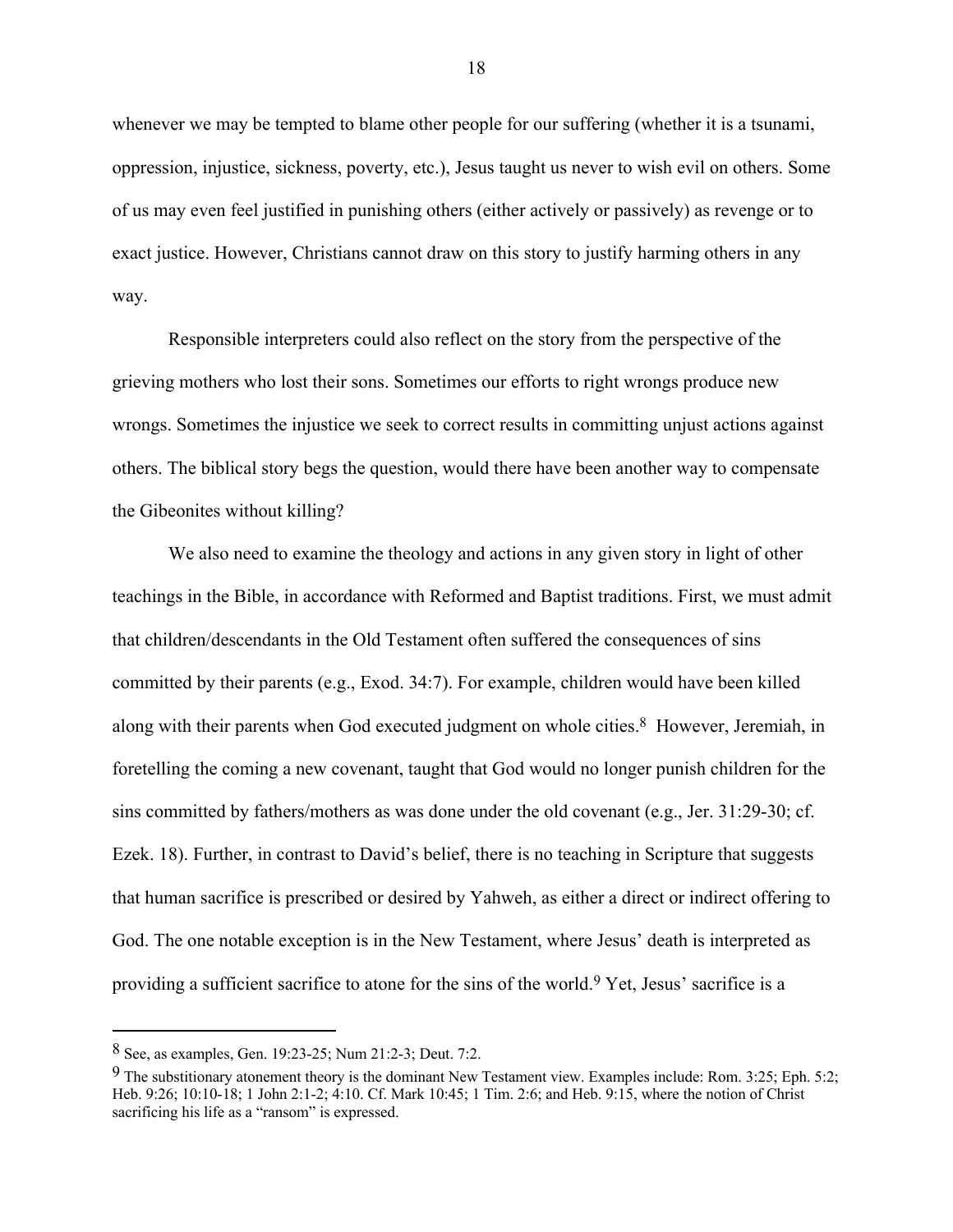special case, because New Testament writers describe it as a willing self-sacrifice on behalf of others, followed by vindication and resurrection.

In conclusion, even though we may be shocked or repulsed by stories such as this one, one constructive interpretive option would be to suspend judgment on David's theology and action, and let the story prompt us to search elsewhere in Scripture for a more appropriate understanding of God and for how God expects us to respond to sin. We could say, "that was then, but this is now." As grim and incomprehensible as that story may be to the average reader, hope emerges from it when we contrast David's theology and leadership with the good news of the new covenant, by which God provides atonement for sin through Jesus Christ and empowers us to be gracious, forgiving, and loving to others through his Holy Spirit. Whether David was right or wrong in his own day, the New Testament makes clear that no human sacrifice will ever be necessary or desired by God again, and wrongs can be righted without bloodshed.<sup>10</sup>

# 2 Samuel 24:1-14

There's another troubling story in 2 Samuel that poses a different kind of challenge for interpreters. Here the writer claims that the Lord prompted David to do something (take a census) that God had said was wrong to do, so that he could punish David and the people of Israel.

Again, the anger of the LORD burned against Israel, and he incited David against them, saying, "Go and take a census of Israel and Judah." (2 Sam. 24:1)

 $10$  Biblical writers predominately portray God as merciful and forgiving, one who does not repay us according to what we deserve but according to his goodness and kindness (e.g., Dan. 9:4-14; cf. Exod. 34:5-7). In the New Testament, in particular, we find teaching from Jesus and the apostles on the importance of showing kindness, mercy, and forgiveness to those who do not deserve it, as a reflection of God's character (e.g., Zech. 7:9; Matt. 6:14; Eph. 4:32-5:1).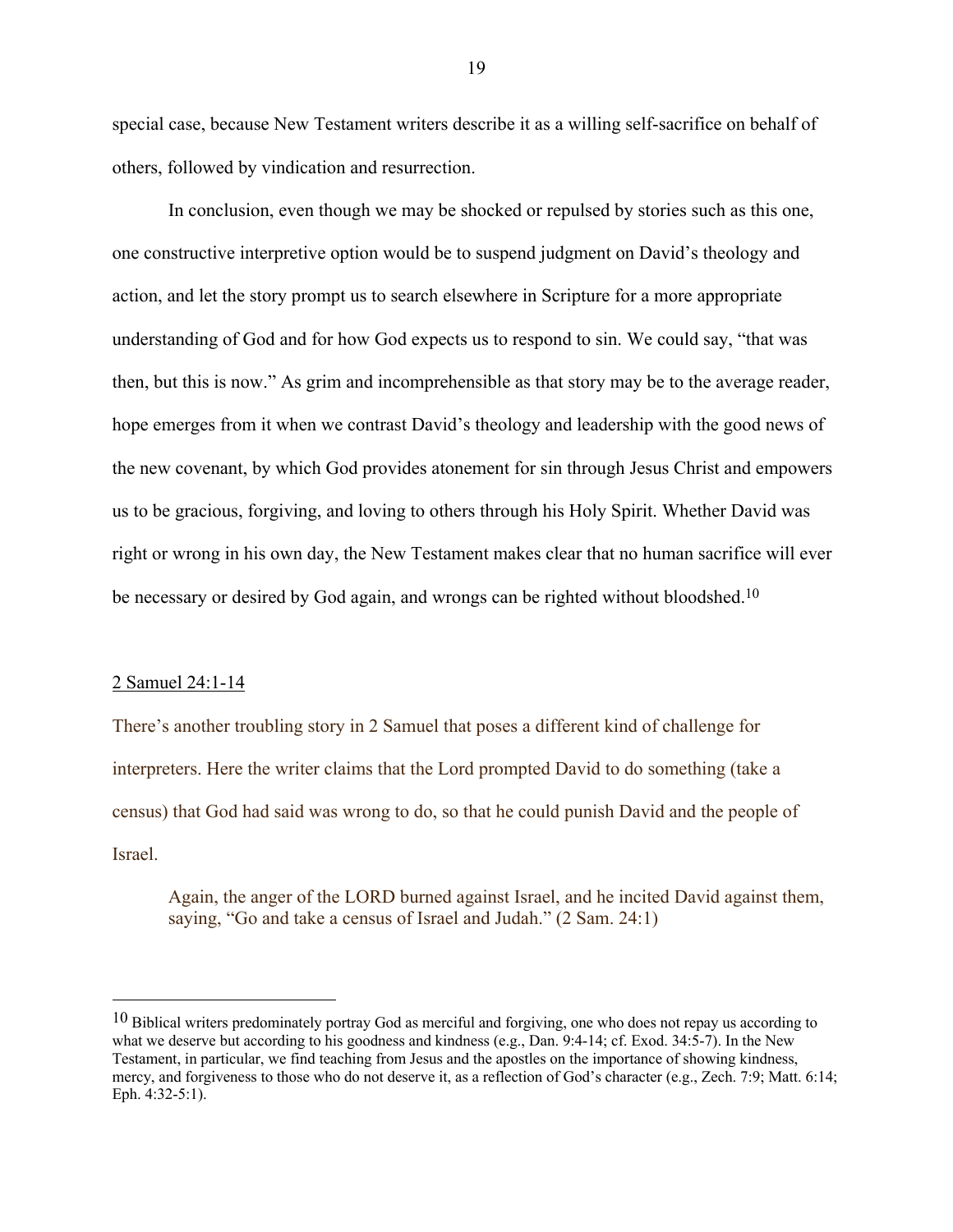Thus, in this version of this story, the author says that the Lord was the one who prompted David to commit this sin. In a later version of this same story, Satan is the one who incited David to take the census (1 Chron 21:1). However, regardless of who prompted David, David holds himself responsible by himself, and so does God.

David was conscience-stricken after he had counted the fighting men, and he said to the LORD, "I have sinned greatly in what I have done. Now, LORD, I beg you, take away the guilt of your servant. I have done a very foolish thing." Before David got up the next morning, the word of the LORD had come to Gad the prophet, David's seer: "Go and tell David, 'This is what the LORD says: I am giving you three options. Choose one of them for me to carry out against you.'" (2 Sam. 24: 10-12)

# *Analysis*

Theology: This story indicates that God is differentiated from humans and yet very present and active in human affairs. He works in unseen ways and is capable of changing hearts, minds, nature, and outcomes.

Human agency and responsibility: David took responsibility for his decisions to count the troops,

and later, he chose his punishment. Humans are held responsible for their actions by God, even if

God is at work behind the scenes to provoke human action.

Hope: Hope is hard to find in this story, except perhaps in God's relenting of bringing the full

judgment he promised on David (2 Sam. 24:16).

# *Responsible Interpretation*

This story is confusing as well as troubling. The text indicates that God is the sovereign force behind David's actions, the one who "incited" (prompted) David to do this sinful thing. However, David is held morally responsible. Emotionally, it seems unfair. When we look elsewhere in Scripture, we find this same kind of tension between God's sovereignty and human responsibility in both Old and New Testaments. For example, in the story of the multiple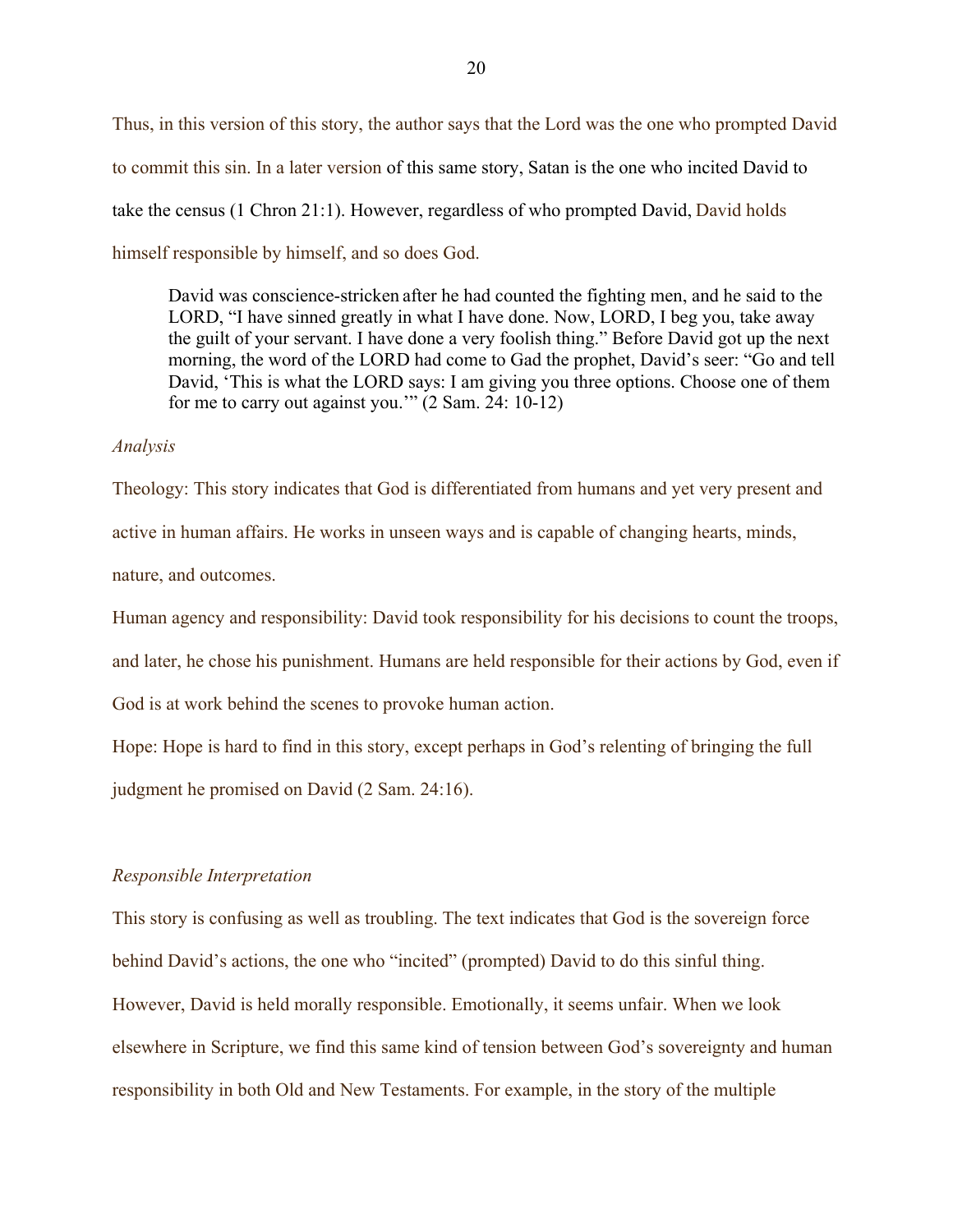hardenings of Pharaoh's heart, we read that the Lord hardened Pharaoh's heart so as to provoke him to deny Moses' demand to let his people go.<sup>11</sup> The purpose was so that the Lord would be glorified, i.e., God did it because it fit with his purposes (e.g. Exod. 14:4). Yet, in some instances, the text says that Pharaoh hardened his own heart. 12

As with other confusing Old Testament stories, we must first carefully identify what the text is saying and what the meaning of the text is in its context. In this case, the author wants to portray God as sovereign—nothing can thwart the will of God. The Lord is able to change and direct human hearts (and minds) in whatever ways fit with the Lord's purposes. At the same time, consistent with most biblical writings, humans are still held responsible for their own behavior. Without trying to reconcile these two key theological messages (God's sovereignty and human responsibility), responsible interpretation of Scripture will hold both in tension. This may be hard for the systematic theologian who wants to be able to clearly and consistently resolve this tension, but texts such as David's sin in counting his fighting men (2 Samuel 24) and the story of Pharaoh's hardened heart (Exodus 7-14) refuse to comply. The tension is there in plain sight without any attempt by the narrator to resolve it. Rather than ignore it or artificially resolve it, responsible biblical interpreters and theologians will identify and discuss this tension openly. In response to the various needs of their people, preachers will sometimes emphasize God's sovereignty to inspire humility and reliance on God's goodness, mercy, and generosity. Other times, they will preach human responsibility, calling the people to evaluate themselves, confess their sins, and repent.

<sup>11</sup> Exod. 4:21; 7:3; 9:12; 10:1, 10, 27; 11:10; 14:4.

<sup>12</sup> Exod. 8:15, 32; 9:34.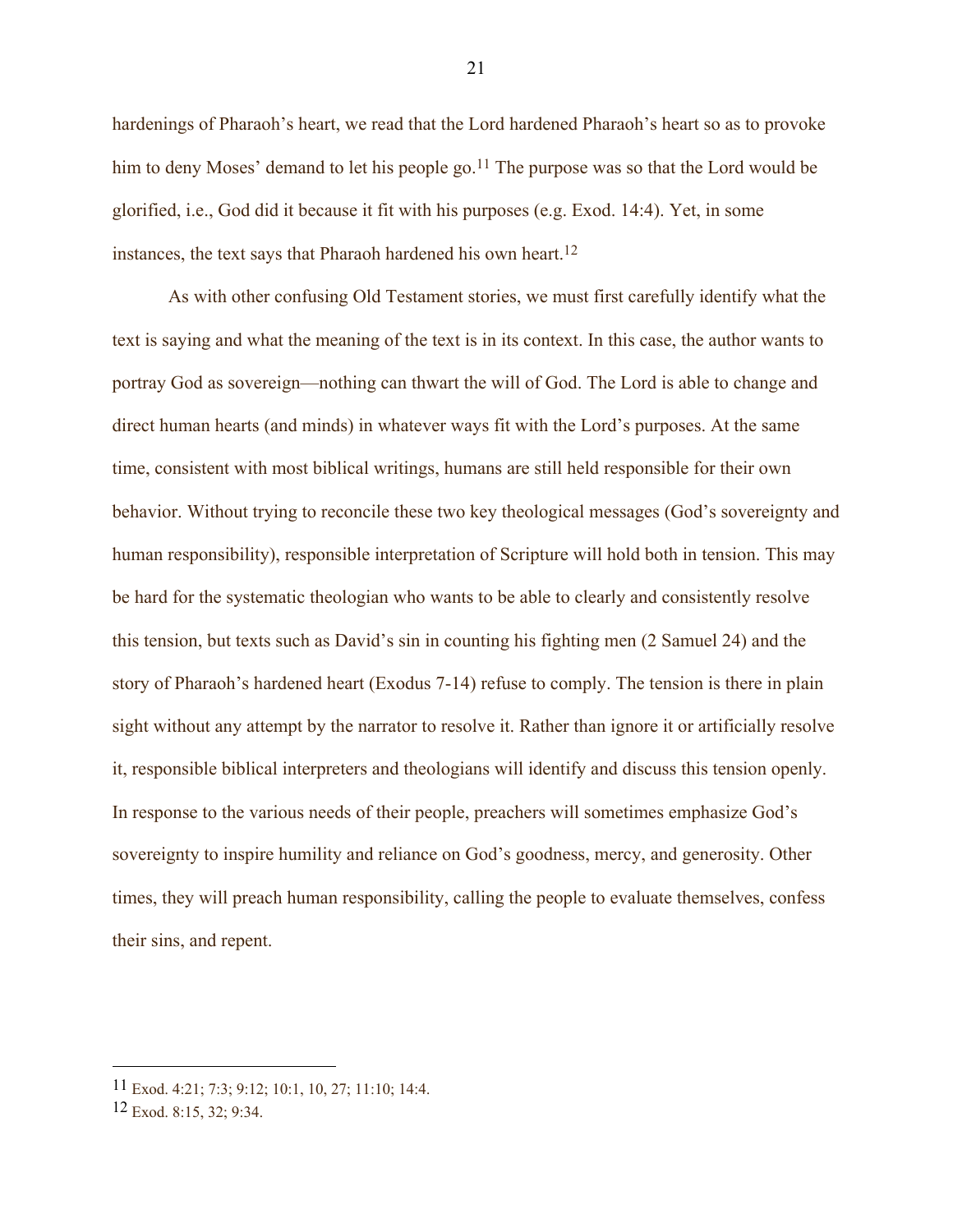Preaching in Acts

In the Gospels and Acts, we find stories that are very much grounded in their historical context without indication about how they are to be appropriated by future generations or by people in other contexts. The writers include them as testimonies of how God worked through Jesus and the apostles, but the stories pose many challenges to interpreters. Here, we will consider responsible interpretation of New Testament sermons, focusing on just a few examples in Acts.

In both of Peter's famous sermons in Acts, he first explains to the Jews gathered in Jerusalem that Jesus' death was both their responsibility and a work of God (Acts 2:23; 3:11- 26).13 The climax of the sermons, though, comes when Peter interprets the meaning of Jesus' death and resurrection and tells them precisely what they need to do in order to receive the salvation that comes from God.

"Therefore, let the entire house of Israel know with certainty that God has made him both Lord and Messiah, this Jesus whom you crucified." Now when they heard this, they were cut to the heart and said to Peter and to the other apostles, "Brothers, what should we do?" Peter said to them, "Repent, and be baptized every one of you in the name of Jesus Christ so that your sins may be forgiven; and you will receive the gift of the Holy Spirit. (Acts 2:36-38, NRSV)

Then, in the second sermon, he concluded:

"Now, fellow Israelites, I know that you acted in ignorance, as did your leaders. But this is how God fulfilled what he had foretold through all the prophets, saying that his Messiah would suffer.Repent, then, and turn to God, so that your sins may be wiped out, that times of refreshing may come from the Lord, and that he may send the Messiah, who has been appointed for you—even Jesus. Heaven must receive him until the time comes for God to restore everything, as he promised long ago through his holy prophets" (Acts 3:17-21).

*Analysis*

<sup>&</sup>lt;sup>13</sup> This double theme of God's sovereignty and human responsibility is now a familiar theme in this article.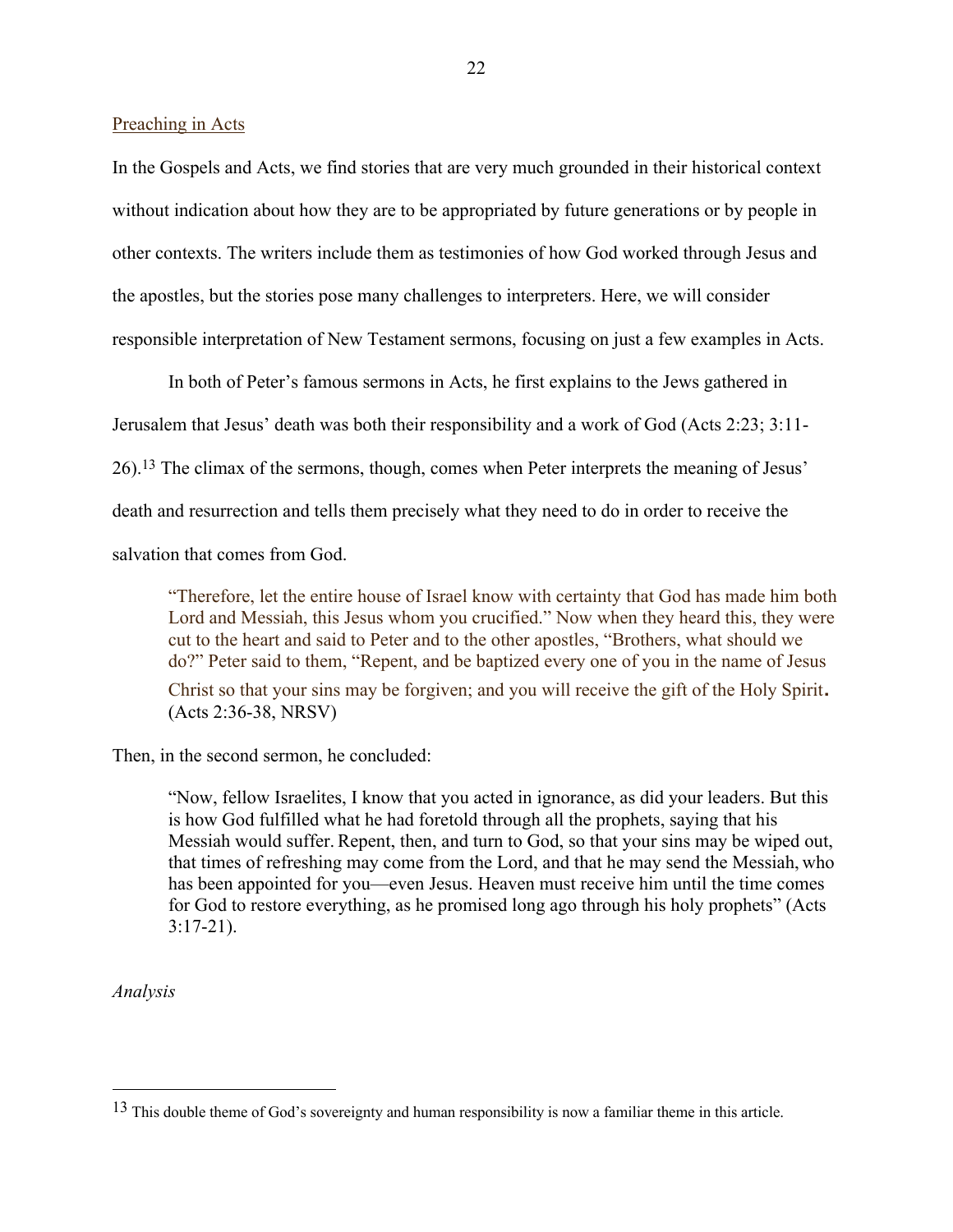Theology: God is actively involved in human history, working to bring about salvation through Jesus, the Messiah. God speaks through prophets, forgives sins, restores broken people and nations. God's intention is to bless all peoples on earth.

Human agency and responsibility: Humans are responsible for their sins but unable to save themselves. They must put their faith in Jesus Christ, repent of their sins, and be baptized. Hope: Forgiveness of sin and salvation from the judgment of God are available to all.

# *Responsible Interpretation*

The Gospel message as told throughout Acts offers great hope to all who put their faith in Jesus Christ. However, what is the applicability of Peter's sermons beyond his immediate context? The Gospel was preached first to the Jews and God-fearing Gentiles (Acts 13:26), but, as is wellknown, Acts indicates that the message was eventually extended to all Gentiles, i.e., to the rest of humanity, as well.<sup>14</sup> Consequently, in the history of interpretation, the standard, orthodox interpretation of Acts is that the Gospel first preached in Jerusalem was also be relevant in Rome, New York, Nairobi, Beijing, and Yangon. The Council of Jerusalem agreed that the all requirements for Jewish converts would not be imposed on Gentiles, but the basic Christcentered, Gospel message was the same (Acts 15). In Athens, Paul's approach to the Gospel changed because of his pagan context, but the core message of salvation through Jesus' death and resurrection did not change.15

As a result, an examination of Acts affirms the universality of the Gospel message to all peoples in all contexts. However, there remains the question of what is essential (core) to the

<sup>14</sup> E.g., Acts 13:23, 25, 32, 38-39, 48. This is not to say that the Jews were thereafter excluded. Paul continued to preach to Jews after he turned to the Gentiles with his Gospel, and many became believers in Jesus (e.g., Acts 14:1).

<sup>15</sup> Acts 17:21-34. Paul models contextualizing his message by referencing their altar to an "unknown God" and quoting from their own poets, instead of referring to Old Testament prophets, prophecies, and teaching.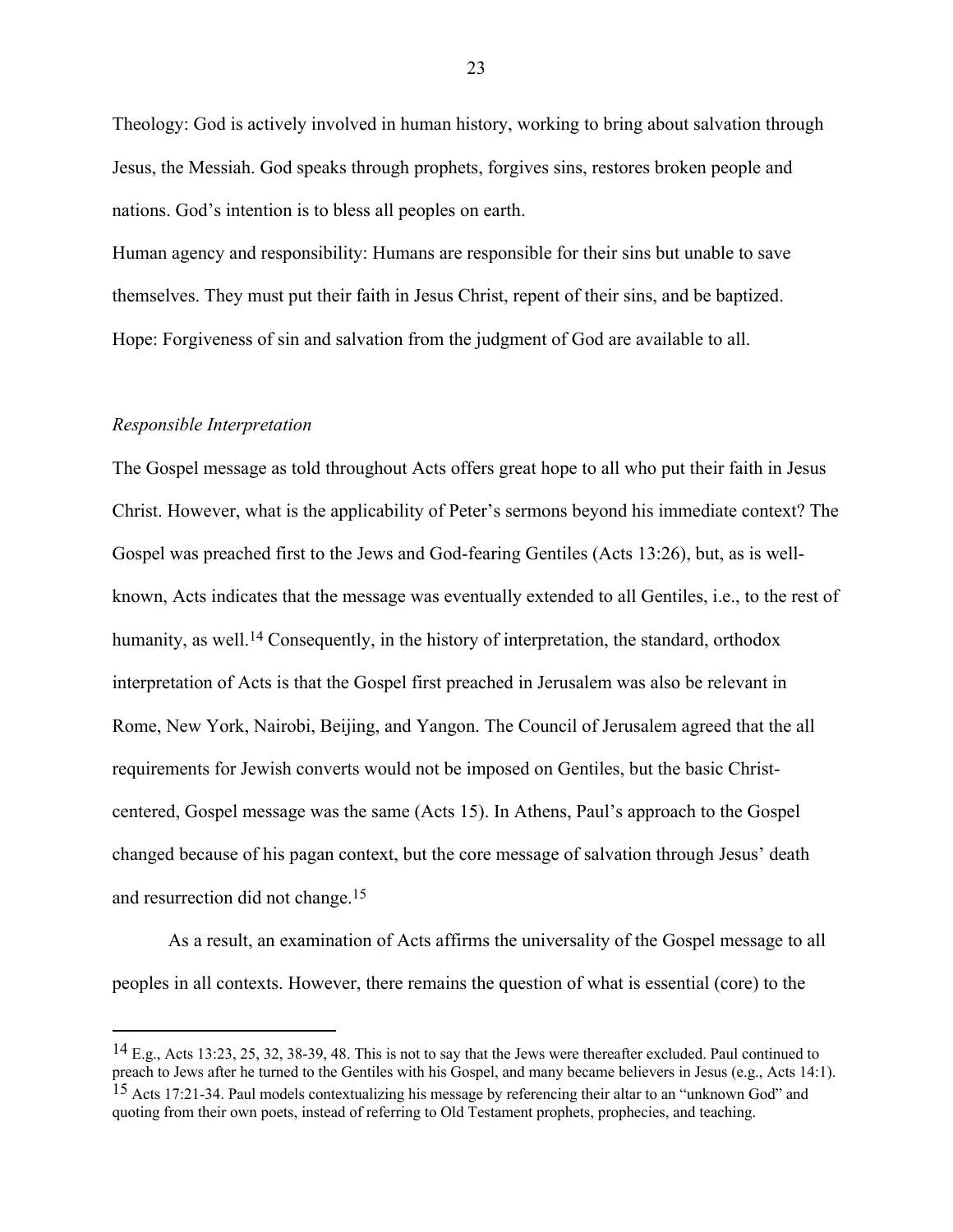Gospel and what terminology can vary depending on the context. That is, were Peter and Paul contextualizing for the sake of their Jewish audiences (e.g., speaking of fulfillment of Jewish prophecies, the messiah, and the restoration "of all things"), or should we assume that everything they said belongs to the essentials of the Gospels (and cannot be altered or reworded)?

This question of what is essential in the Christian Gospel is much larger than we can address adequately here. Yet, we cannot ignore it in practice. Responsible biblical interpretation demands that we at least provisionally answer the question in our academic work and preaching. And when we believe that we cannot yet answer the question definitively (intellectually), we always have the option adopted by much of the historic Christian church of looking to the Apostle's creed for what are essential, biblically-based, theological beliefs.

> I believe in God, the Father almighty, creator of heaven and earth.

I believe in Jesus Christ, his only Son, our Lord, who was conceived by the Holy Spirit and born of the virgin Mary. He suffered under Pontius Pilate, was crucified, died, and was buried; he descended to hell. The third day he rose again from the dead. He ascended to heaven and is seated at the right hand of God the Father almighty. From there he will come to judge the living and the dead.

> I believe in the Holy Spirit, the holy catholic church, the communion of saints, the forgiveness of sins, the resurrection of the body, and the life everlasting. Amen.

# **Conclusion**

The main goals of this article have been, one, to demonstrate to Biblical interpreters, theologians, and ministers the importance of rigorously connecting the dots between Bible, theology, and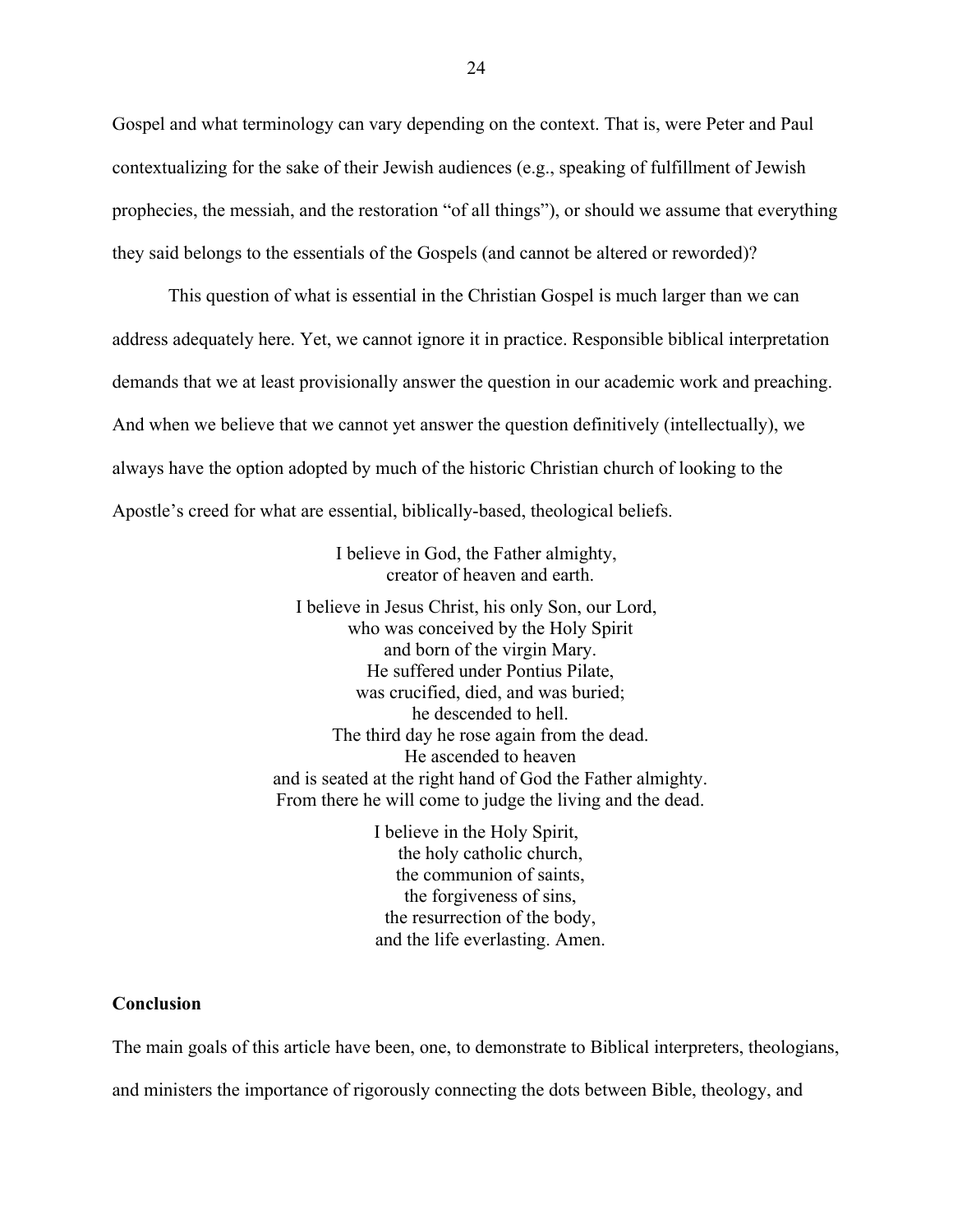preaching; and two, to illustrate what responsible biblical interpretation looks like in practice when dealing with biblical texts, especially challenging stories and testimonies. Exegetes need to keep in mind how their exegesis will inform theological reflection. Theologians need to be sure to reach back to Scripture faithfully in the formulation of their theology and look forward to how their theology will inform Christian preaching. Practical theologians and ministers need resist the temptation to preach their own agendas without adequate consideration of biblical teaching and sound theological reflection.

While we, exegetes and interpreters, will sometimes analyze a text through one particular hermeneutical lens at a time (e.g., political, social, post-colonial, feminist, Asian, etc.), we must not neglect the big picture of what the text is saying that pertains to the needs of the people. We will also resist the temptation to use a text as a proof-text for our theological, hermeneutical, or social preferences without adequate consideration of broader, dominant biblical themes. When we are seeking fresh words and concepts to discuss the Gospel or other biblical teaching (for the sake of contextualizing for a particular ethnic group, to better address modern concerns and priorities, or to participate more effectively in inter-faith dialogue), responsible interpreters must choose words, concepts, and images that still honor the key theological messages found throughout the Bible—or else provide a solid, well-thought out rationale why not.

Practically, responsible interpreters will do the following.

1. Honor the intention of the text, as best scholars can determine it using bona fide exegetical methods of analysis and interpretation, clearly identifying the content and meaning of a passage in its literary and cultural context